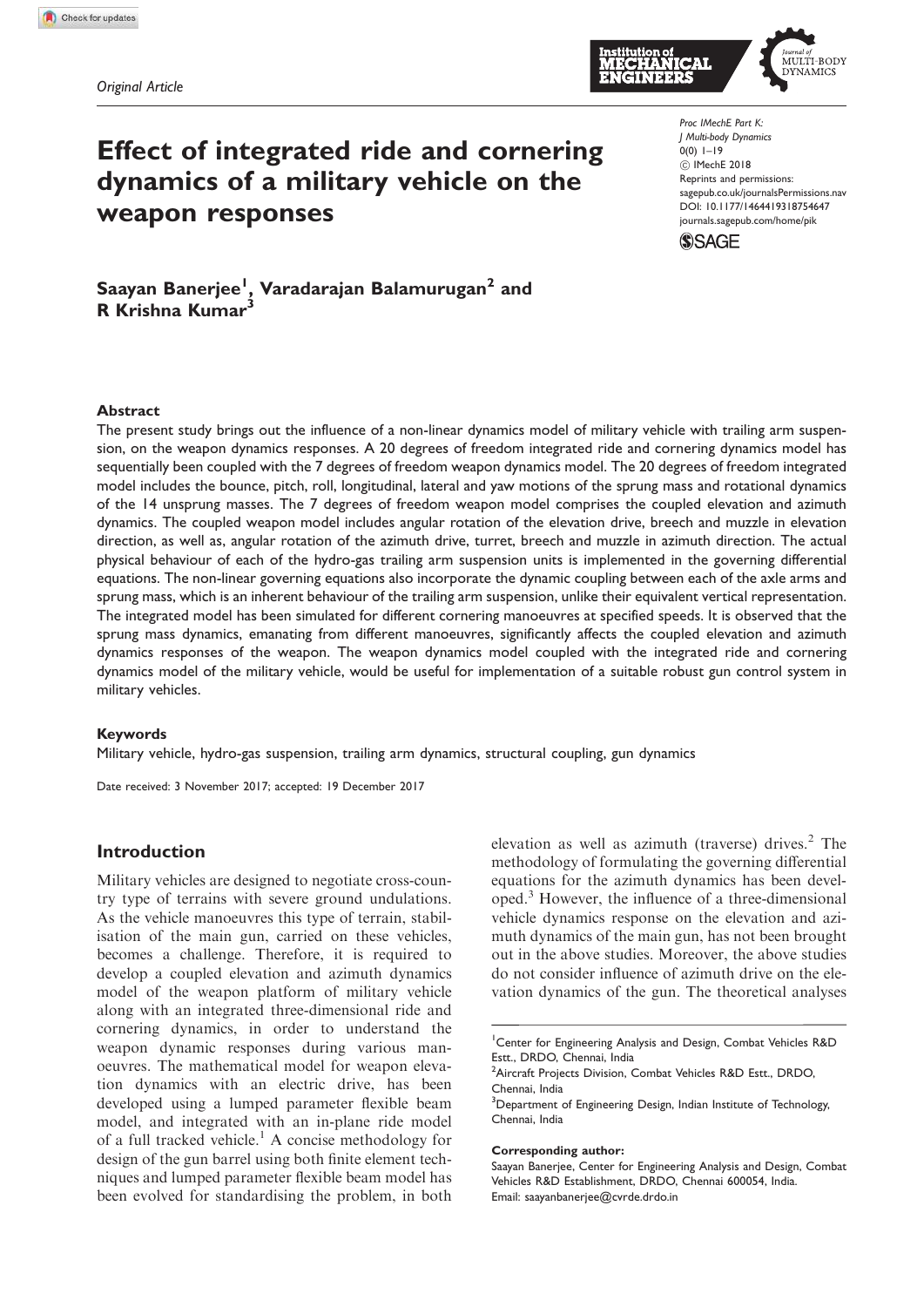of non-stationary motion of a tracked vehicle have been carried out over level terrain, and steering dynamics has been formulated with a system of differential equations. $4 \text{ A multi-body dynamics model of }$ the M113 Armoured Personal Carrier vehicle has been developed using LMS-DADS simulation software, with the objective of accurately predicting track dynamics.<sup>5</sup> The authors have carried out detailed studies on interaction between the track and terrain, and compared the simulation results with that of super-element track model, under various terrain and steering conditions.<sup>5</sup> Experimental studies are carried out on a miniature model of tracked vehicle running gear assembly, based on the suspension dynamics of challenger main battle tank (MBT).<sup>6</sup> The experimental results have been correlated with the predicted values from Waterways Experiment Station (WES) system of mobility numerics, and later implemented for future design of tracked vehicles.<sup>6</sup> The theoretical analysis has been carried out for predicting the steering dynamics of tracked vehicles, during uniform cornering manoeuvre on level pavement.<sup>7</sup> The authors have considered the effects of track slippage and vehicle configuration during formulation of the governing differential equations for steering.<sup>7</sup> A single station representation of military vehicle, incorporating the actual suspension kinematics, has been described, and sprung mass bounce dynamics response is successfully validated.<sup>8</sup> The inner and outer track forces for a military tracked vehicle has been estimated during skid-steer, and thereby, reasonable estimates for transmission loads have been obtained.<sup>9</sup> The author has considered variable tractive coefficient and pull-slip equations for formulating the prediction model of track forces.<sup>9</sup> A mathematical model of hydro-gas suspension unit (HSU) has been developed, incorporating fluid compressibility and expansion of other components, and thereafter, flow through damper valve is modeled through a look up table.<sup>10</sup> Ride quality of a six station vehicle is assessed by incorporating the HSU model.<sup>10</sup> The process of random road profile generation from temporal power spectral density (PSD) has been described.<sup>11</sup> In this model, the vehicle is considered to travel over the random terrain at a constant speed. $11$  The non-linear ride dynamics model of the entire military vehicle has been formulated, and further validated with numerical experiments using MSC Adams.<sup>12</sup> The hydro-gas suspension characteristics are evaluated in an in-plane vehicle model, over sinusoidal terrains of various wavelengths and Aberdeen Proving Ground  $(APG)$ .<sup>13</sup> The hydro-gas suspension spring characteristics are modelled using polytropic gas compression models, whereas damping orifices are modelled using hydraulic conductance.<sup>13</sup> An inplane nonlinear computer simulation model of a high mobility tracked vehicle is described using Lagrangian model formulation.<sup>14</sup> Suspension dynamic analysis and ride quality assessment is carried out on

an arbitrary rigid terrain with a constant vehicle speed, and experimentally evaluated on a discrete half round bump and random course.<sup>14</sup> A spatial motion analysis of tracked vehicles is carried out with torsion bar suspension systems for evaluation of ride, steerability and stability conditions on rough terrains.<sup>15</sup> The analysis was carried out using multi-body equations, in which separate equations of motions are initially formulated for the vehicle body, torsion bar arms, road-wheels and later coupled with constraint equations.<sup>15</sup> A mechanical model is developed, comprising three spatially and elastically supported bounded bodies, in which a new solution method for the equations of motion with higher degrees of freedom, is proposed.<sup>16</sup> A rail vehicle with elastic and dissipative members has been considered, in which, the vertical vibrations at any arbitrary position in the vehicle could be determined based on the above model.<sup>16</sup> A field test is conducted on a military tracked vehicle, in order to analyse the accelerations at selected locations on the vehicle for different types of terrains and different speed conditions.<sup>17</sup> A tracked vehicle having six bogie wheel stations, fitted with torsion bar suspension, has been considered for the analysis.<sup>17</sup> A finite element-based simulation model is described to investigate the vibration and ride dynamic characteristics of a medium weight, high-speed military tracked vehicle negotiating a nondeformable terrain.<sup>18</sup> Research is carried out to estimate the effect of suspension damping on vehicle ride.<sup>19</sup> A four degrees of freedom vehicle system is considered, in which the vibration differential equations and road excitation matrix were formulated and frequency response functions were obtained in order to evaluate the vehicle ride, based on the variation in shock absorber damping.<sup>19</sup> A simulation model is presented for predicting the transient longitudinal dynamics of a tracked vehicle.<sup>20</sup> The driving inputs in the model are estimated from a powertrain model, which includes the engine, transmission, torque converter and drivetrain.<sup>20</sup> However, the effect of coupling ride dynamics with the vehicle cornering dynamics, has not been brought out in the above studies.

It may be noted that even though there are number of research studies on military vehicle dynamics, no literature is available on developing the weapon dynamics, coupled with the integrated ride and cornering dynamics non-linear model of a full military vehicle with trailing arm suspension dynamics effects. The present work initially concentrates on development of the seven degrees of freedom coupled elevation and azimuth dynamics model of a weapon platform. Thereafter, non-linear ride model of the military vehicle, consisting of 17 degrees of freedom with hydro-gas suspension stiffness characteristics (described in Saayan Banerjee et al.<sup>12</sup>) are coupled through governing differential equations to additional 3 degrees of freedom (longitudinal, lateral and yaw dynamics), arising out of vehicle cornering behaviour; thereby forming a 20 degrees of freedom integrated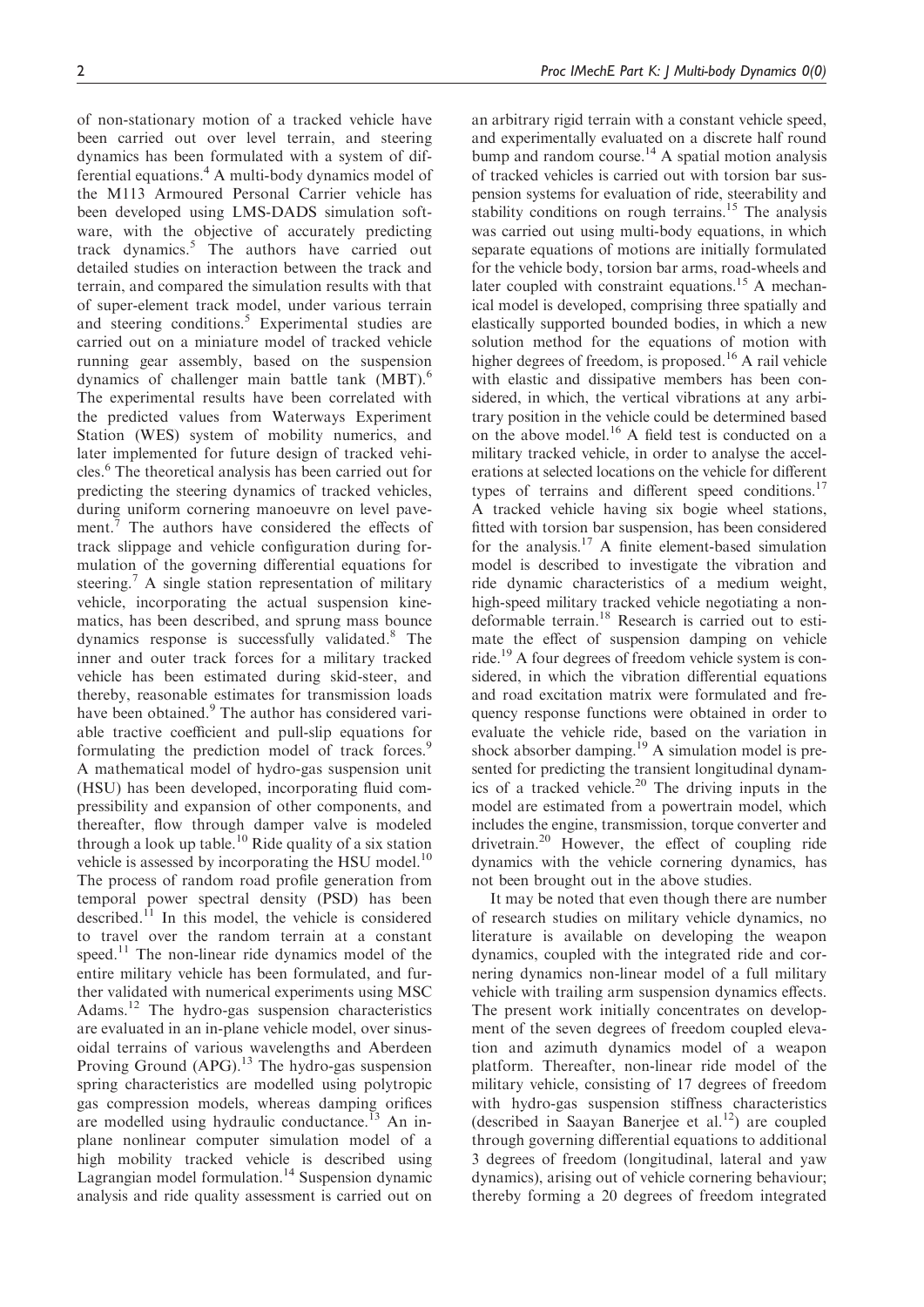model. The model incorporates the trailing arm suspension dynamics of 14 wheel stations, coupled with bounce, pitch and roll motions of the sprung mass. The non-linear stiffness results from differential gas characteristics at each of the suspension stations. Each of the 14 wheel station inertias are coupled with the sprung mass inertias, which is an inherent behaviour of integrated trailing arm, unlike an equivalent vertical suspension. The track mass is lumped on each of the wheel stations, ignoring the track link dynamics. The responses from the weapon elevation and azimuth dynamics model are predicted, based on integrated vehicle dynamics inputs. Cornering events with differential track speeds and random terrain excitation are provided as inputs to the vehicle. The integrated model can later be used for implementing a robust gun control technique. The mathematical model is computationally effective, desired for a vehicle simulator, and also will play a key role in establishing an in-house dynamic simulation laboratory.

### Development of weapon dynamics of the military vehicle

In the present section, weapon elevation and azimuth dynamics model are formulated. The main gun barrel will have its inherent degrees of freedom pertaining to both the elevation and azimuth drives, which in turn is

sequentially coupled to the ride and cornering dynamics model. The main gun of the vehicle is driven in the elevation direction (YZ plane) and azimuth direction (XZ plane). The schematic diagram representing overall vehicle model with the integrated weapon platform (with all degrees of freedom indicated), is shown in Figure 1. The basic dimensional nomenclature for weapon dynamics is given in Figure 2(a).

### *Elevation and Azimuth dynamics model of the main gun*

Based on literature, the coupled elevation and azimuth dynamics of the main gun are derived.<sup>1,3</sup> The main gun barrel is divided into muzzle and breech sections; and the model is based on lumped parameter flexible beam formulation. The elevation drive consists of an electric motor, providing required torque to elevate and depress the main gun barrel in vertical plane about the trunnion support. The elevation dynamics model consists of the rotational degrees of freedom about X axis, for the elevation drive ' $\theta_{de}$ ', as well as ' $\theta_1$ ' and ' $\theta_2$ ' for the breech and muzzle sections, respectively, about their corresponding center of gravity (CG) locations. The elevation model also has vertical translational degrees of freedom ' $y_1$ ' and ' $y_2$ ' for the breech and muzzle sections along Y axis, respectively, measured at the corresponding CG locations. The elevation drive consists of a pinion, which is connected to



Figure 1. Schematic representation of the overall vehicle with integrated weapon platform (with all degrees of freedom indicated).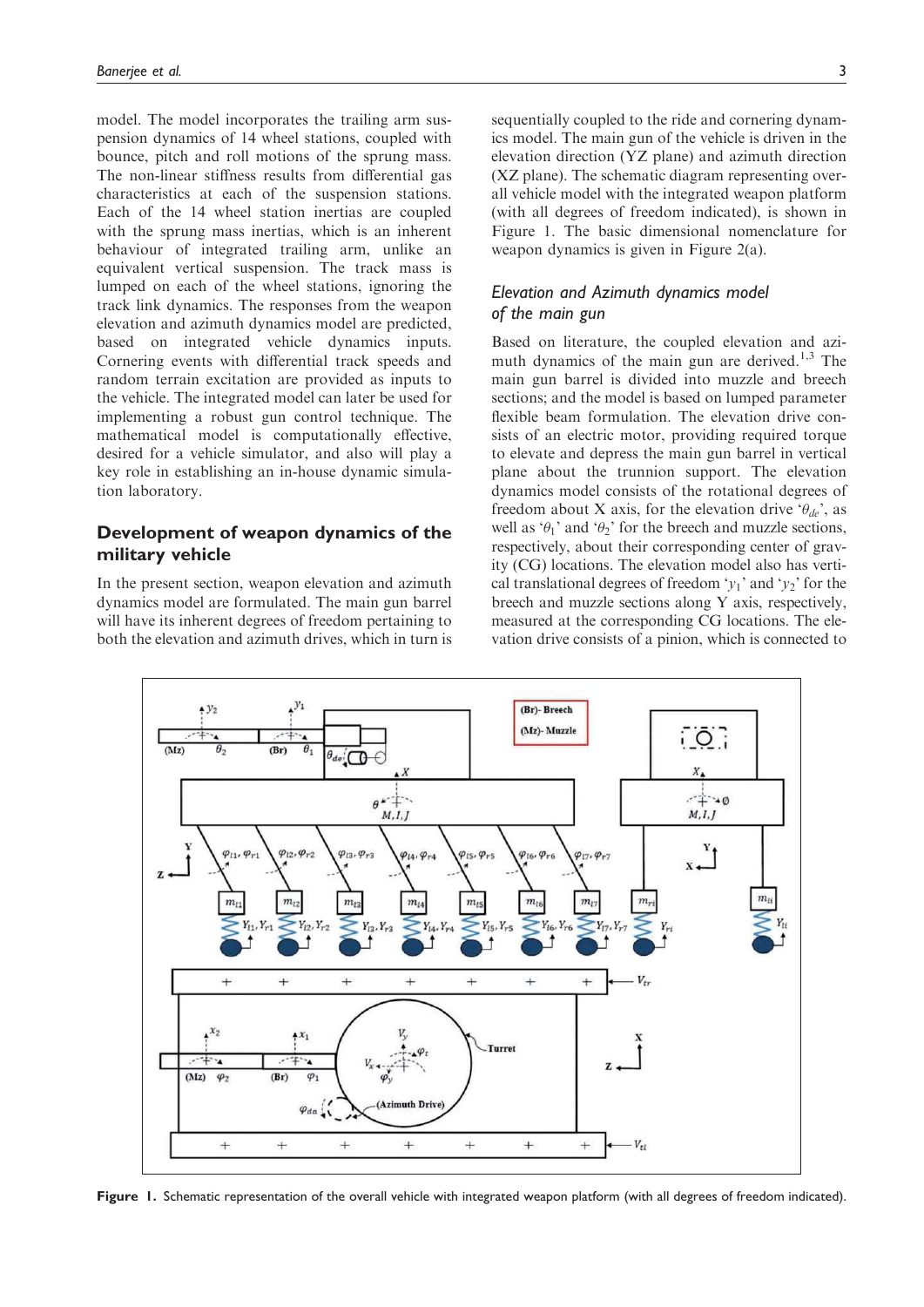

Figure 2. (a) Basic dimensional nomenclature for formulating the weapon dynamics. (b) Elevation dynamics in YZ plane. (c) Azimuth dynamics in XZ plane.

breech section with rack and pinion arrangement. The trunnion has a hinge joint, having torsional viscous damping characteristics. The breech and muzzle sections are connected together by hinge joint, having torsional stiffness and torsional viscous damping characteristics. The trunnion has vertical movement along Y axis. ' $X(t)$ ', ' $\theta(t)$ ' and ' $\phi(t)$ ' represent the bounce, pitch and roll displacements at the vehicle sprung mass CG, respectively (as shown in Figure 3). The free body diagram for elevation dynamics is shown in Figure 2(b).

Apart from the elevation drive, the turret of the vehicle has an azimuth drive, which provides required torque to produce desired motion of the turret about Y axis. The main gun exhibits rotational motion about Y axis, by virtue of being connected to the turret at the trunnion. The azimuth dynamics model consists of rotational degree of freedom for azimuth drive section ' $\varphi_{da}$ ', as well as ' $\varphi_t$ ', ' $\varphi_1$ ' and ' $\varphi_2$ ', for the turret, breech and muzzle sections, respectively, about Y axis. The breech and muzzle sections also have lateral translational degrees of freedom ' $x_1$ ' and ' $x_2$ ', respectively, along X axis, measured at the corresponding CGs. The azimuth drive is coaxial with a pinion, which is meshed with the turret ring gear. Reaction force along Z axis, acts at the contact point between pinion and turret ring gear. The mounting interface between turret and hull is characterised by viscous torsional damping about Y axis. Apart from having torsional damping about X axis, the gun breech and turret are connected at the trunnion, having torsional stiffness and torsional viscous damping characteristics about Y axis. The trunnion has lateral movement along X axis. The connection interface between breech and muzzle has torsional stiffness and viscous damping characteristics about Y axis. 'K' and ' $\dot{\varphi}_v(t)$ ' represent vehicle yaw moment of inertia and yaw velocity, about sprung mass CG (as shown in Figure 3). The free body diagram for azimuth dynamics is shown in Figure 2(c). The coupled governing differential equations of motion for the elevation and azimuth dynamics are derived, referring to Figure 2(c).

#### *Equations of motion for the elevation dynamics*

Rotational dynamics for the elevation drive. This is represented by equation (1).

$$
I_{de}\ddot{\theta}_{de} - T_{de} + C_{de}\dot{\theta}_{de} + K_{de}(\theta_{de}R_{pe} + (\theta - \theta_1)X_{tp})R_{pe} = 0
$$
\n(1)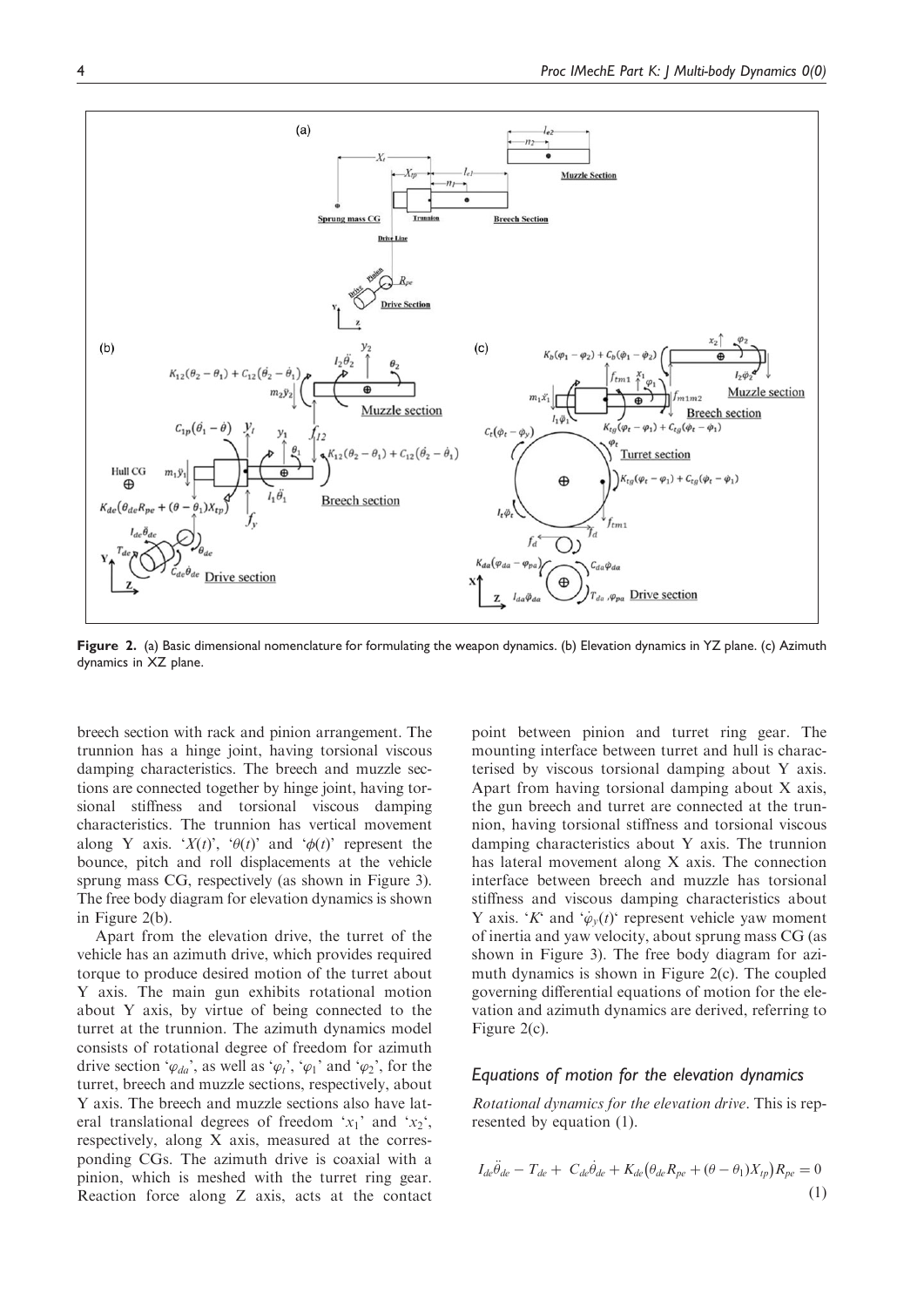

Figure 3. Representation of forces and moments for coupled vehicle dynamics model.

Vertical motion of gun breech section along Y axis. This is represented by equation (2).

$$
m_1 \ddot{y}_1 - f_y + K_{de} \left( \theta_{de} R_{pe} + (\theta - \theta_1) X_{tp} \right) + f_{12} = 0 \tag{2}
$$

where

$$
y_1 = y_t + \theta_1 n_1 - n_1 \theta \sin(\varphi_t) \tag{3}
$$

$$
y_t = X + \theta X_t - X_t \theta \sin(\varphi_t) \tag{4}
$$

Rotational motion of gun breech about X axis in the YZ plane. This is represented by equation (5).

$$
I_1\ddot{\theta}_1 + C_{1p}(\dot{\theta}_1 - \dot{\theta}) + f_{12}(l_{e1} - n_1) + f_{y}n_1
$$
  
- K<sub>12</sub>( $\theta_2 - \theta_1$ ) - C<sub>12</sub>( $\dot{\theta}_2 - \dot{\theta}_1$ ) (5)  
- K<sub>de</sub>( $\theta_{de}R_{pe} + (\theta - \theta_1)X_{tp}$ )( $X_{tp} + n_1$ ) = 0

Vertical motion of gun muzzle section along Y axis. This is represented by equation (6).

$$
m_2 \ddot{y}_2 - f_{12} = 0 \tag{6}
$$

where

$$
y_2 = y_t + \theta_2 n_2 + \theta_1 l_{e1} - (l_{e1} + n_2) \emptyset \sin(\varphi_t)
$$
 (7)

Rotational motion of gun muzzle section about X axis in the YZ plane. This is expressed in equation (8).

$$
I_2\ddot{\theta}_2 + f_{12}n_2 + K_{12}(\theta_2 - \theta_1) + C_{12}(\dot{\theta}_2 - \dot{\theta}_1) = 0
$$
 (8)

#### *Equations of motion for the azimuth dynamics*

Rotational motion of azimuth drive. This is expressed in equation (9).

$$
I_{da}\ddot{\varphi}_{da} - T_{da} + K_{da}(\varphi_{da} - \varphi_{pa}) + C_{da}\dot{\varphi}_{da} = 0 \tag{9}
$$

Equation of motion for pinion, meshed with turret. This is expressed in equation (10).

$$
f_d R_{pa} = K_{da} (\varphi_{da} - \varphi_{pa})
$$
 (10)

where

$$
R_{pa}\varphi_{pa} = R_t\varphi_t \tag{11}
$$

Rotational dynamics of turret about sprung mass CG in the  $XZ$  plane. This is expressed in equation (12).

$$
I_{t}\ddot{\varphi}_{t} - f_{d}R_{t} + C_{t}(\dot{\varphi}_{t} - \dot{\varphi}_{y}) + K_{tg}(\varphi_{t} - \varphi_{1}) + C_{tg}(\dot{\varphi}_{t} - \dot{\varphi}_{1}) + f_{tm1}X_{t} - K\ddot{\varphi}_{y} = 0
$$
\n(12)

Lateral motion of gun breech along  $X$  axis. This is expressed in equation (13).

$$
m_1\ddot{x}_1 + f_{m1m2} - f_{tm1} = 0 \tag{13}
$$

where

$$
x_1 = x_{tr} + n_1 \varphi_1 \tag{14}
$$

$$
x_{tr} = \bar{x} + X_t(\varphi_t + \varphi_y) \tag{15}
$$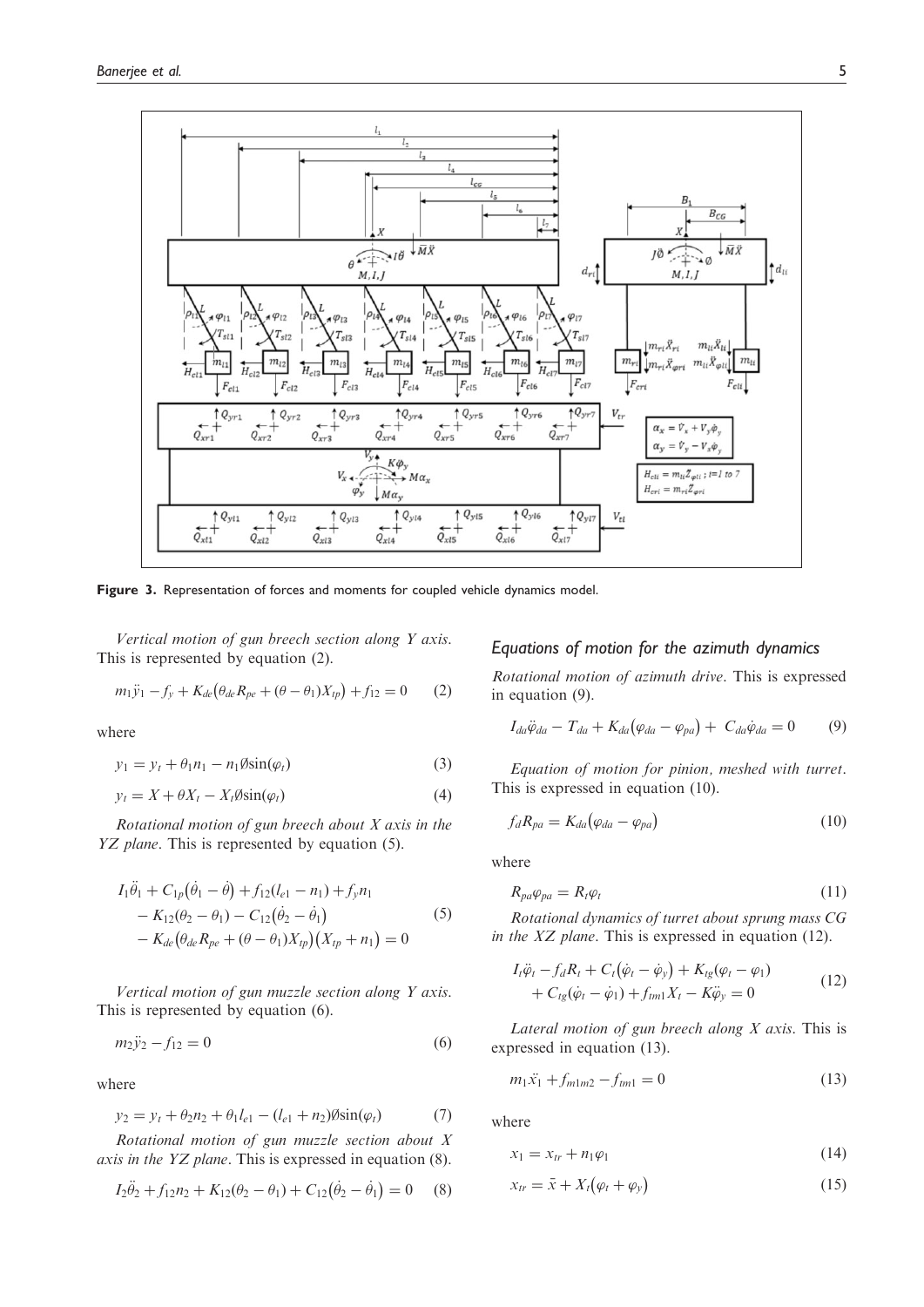$\bar{x}$  = Lateral displacement of the vehicle, measured at sprung mass CG, along X axis.

 $\varphi_{v}$  = Yaw angular displacement of vehicle, about sprung mass CG, about Y axis.

Rotational dynamics of gun breech about Y axis in the  $XZ$  plane. This is expressed in equation (16).

$$
I_1\ddot{\varphi}_1 + K_b(\varphi_1 - \varphi_2) + C_b(\dot{\varphi}_1 - \dot{\varphi}_2)
$$
  
+ 
$$
f_{m1}n_1 + f_{m1m2}(l_{e1} - n_1)
$$
  
- 
$$
K_{tg}(\varphi_t - \varphi_1) - C_{tg}(\dot{\varphi}_t - \dot{\varphi}_1) = 0
$$
 (16)

Lateral motion of gun muzzle along  $X$  axis. This is expressed in equation (17).

$$
m_2\ddot{x}_2 - f_{m1m2} = 0\tag{17}
$$

where

$$
x_2 = x_{tr} + l_{e1}\varphi_1 + n_2\varphi_2 \tag{18}
$$

Rotational motion of gun muzzle about Y axis in the XZ plane. This is expressed in equation (19).

$$
I_2\ddot{\varphi}_2 - K_b(\varphi_1 - \varphi_2) - C_b(\dot{\varphi}_1 - \dot{\varphi}_2) + f_{m1m2}n_2 = 0
$$
\n(19)

### Formulation of integrated ride and cornering dynamics model

The 17 degrees of freedom non-linear ride dynamics formulation of the military vehicle is described in detail.<sup>12</sup> In addition, the vehicle model contains longitudinal, lateral and yaw degrees of freedom, which pertains to cornering dynamics behaviour. The pure cornering dynamics of the military vehicle is initially formulated, based on the described methodology.<sup>4</sup> Thereafter, the vehicle ride degrees of freedom are coupled with cornering degrees of freedom, thereby forming a 20 degrees of freedom integrated ride and cornering non-linear model. The coupled governing differential equations are derived for 20 degrees of freedom of the vehicle, namely sprung mass bounce, pitch and roll motions, vehicle longitudinal, lateral and yaw motions, as well as rotational dynamics for each of the 14 unsprung masses. The coordinate system, followed for three-dimensional force and moment representation of the entire vehicle, is highlighted in Figure 3. The nomenclatures of various parameters (as indicated in Figure 3) pertaining to the vehicle ride model, are already described.<sup>12</sup> Remaining parameters are described subsequently. Due to relative longitudinal and lateral motions of the vehicle, slip takes place between each of the road–wheel springs and ground. ' $\varepsilon_{li}(t)$ ' and ' $\varepsilon_{ri}(t)$ ' represent slip under left and right roadwheel springs  $(i=1-7)$ , as shown by equations (20) and (21), respectively.

$$
\varepsilon_{li} = \text{atan}(V_{\text{yli}}/V_{\text{xli}}) \tag{20}
$$

$$
\varepsilon_{ri} = \text{atan}(V_{\text{yri}}/V_{\text{xri}}) \tag{21}
$$

where

$$
V_{xli} = V_x - B_{CG}\dot{\varphi}_y - V_{tl} \tag{22}
$$

$$
V_{xri} = V_x + (B_1 - B_{CG})\dot{\varphi}_y - V_{tr}
$$
 (23)

$$
V_{yli} = V_y - D_{li}\dot{\varphi}_y \qquad [D_{li} = l_i - l_{CG} - L\sin(\rho_{li})]
$$
\n(24)

$$
V_{yri} = V_y - D_{ri}\dot{\varphi}_y \qquad [D_{ri} = l_i - l_{CG} - L\sin(\rho_{ri})]
$$
\n(25)

The friction forces are determined from the net dynamic vertical reaction forces on each of the roadwheel springs, as well as from slips between the roadwheel springs and ground. Separate coupled non-linear governing differential equations of motion are developed for the vehicle, referring to Figure 3.

# *Bounce motion of sprung mass from the integrated dynamics model*

The vertical bounce motion contains inertia coupling effect due to vertical inertia of the sprung mass as well as vertical inertia of unsprung masses, resulting from unsprung mass rotational motion.<sup>12</sup> Bounce dynamics of the sprung mass also incorporates the effects, produced from cornering motion, and additionally couples with the longitudinal, lateral and yaw dynamics of the vehicle. The forces, resulting from road–wheel spring deflections, are also contributed from cornering behaviour of the vehicle, and in turn affects the overall bounce response, expressed in equation (26) as

$$
M\ddot{X} + \sum_{i=1}^{7} m_{li}(\ddot{X}_{li} + \ddot{X}_{qli}) + \sum_{i=1}^{7} m_{ri}(\ddot{X}_{ri} + \ddot{X}_{qri}) + \sum_{i=1}^{7} F_{cli} + \sum_{i=1}^{7} F_{cri} = 0
$$
\n(26)

where,  $F_{\text{cli}}$  and  $F_{\text{cri}}$  are the vertical restoring forces from the roadwheel translational springs, belonging to left and right side ith suspension stations respectively  $(i = 1-7)$ , measured at unsprung mass CG, due to the coupled effect from both ride and cornering dynamics.

$$
F_{\text{cli}} = k_{\text{tli}} \big[ X_{li} + X_{\text{phi}} + X_{li \text{ax}} - X_{li \text{ay}} - Y_{li} \big] \tag{27}
$$

$$
F_{cri} = k_{tri}[X_{ri} + X_{pri} + X_{ri\_\alpha x} + X_{ri\_\alpha y} - Y_{ri}] \tag{28}
$$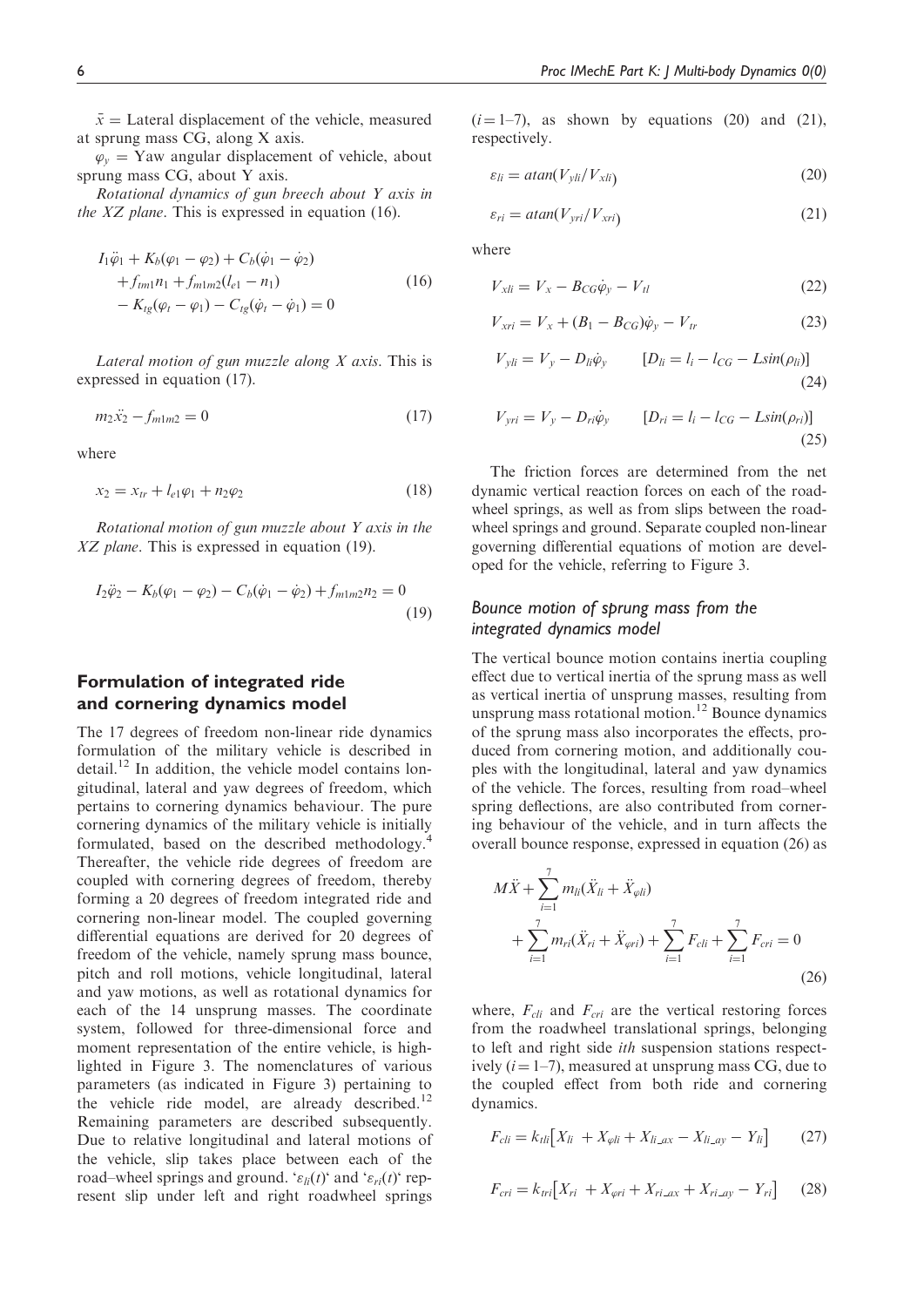$X_{li\_ax}$  and  $X_{ri\_ax}$  are the dynamic deflections of roadwheel translational springs, belonging to left and right side ith suspension stations, respectively  $(i = 1-7)$ , resulting from moments due to vehicle longitudinal acceleration, about the road–wheel centre.

$$
X_{li,ax} = \frac{M(B_1 - B_{CG})D_{li}}{B_1 \sum_{i=1}^{7} k_{li} D_{li}^2} \quad (\dot{V}_x + V_y \dot{\varphi}_y) (H + X)
$$
\n(29)

$$
X_{ri,ax} = \frac{MB_{CG}D_{ri}}{B_1 \sum_{i=1}^{7} k_{tri}D_{ri}^2} \quad (\dot{V}_x + V_y \dot{\varphi}_y) (H + X)
$$
\n(30)

$$
\bar{M} = M + \sum_{i=1}^{7} m_{li} + \sum_{i=1}^{7} m_{ri}
$$
 (31)

 $X_{li\_av}$  and  $X_{ri\_av}$  are the dynamic deflections of roadwheel translational springs, belonging to left and right side *ith* suspension stations, respectively  $(i = 1-7)$ , resulting from moments due to vehicle lateral acceleration, about the road–wheel centre.

$$
X_{ri\text{av}} = \frac{M (B_1 - B_{CG})}{7\{k_{tr1}B_{CG}^2 + k_{tr2}(B_1 - B_{CG})^2\}} \times (\dot{V}_y - V_x \dot{\varphi}_y) (H + X)
$$
(32)

$$
X_{ll\_ay} = \frac{M \, B_{CG}}{7\{k_{dl} \, B_{CG}^2 + k_{tl2} (B_1 - B_{CG})^2\}} \times (\dot{V}_y - V_x \dot{\varphi}_y) \, (H + X) \tag{33}
$$

#### *Pitch motion of sprung mass from the integrated dynamics model*

The longitudinal friction forces between roadwheel spring and ground, resulting from dynamic reaction forces due to longitudinal and lateral inertias, also affect the vehicle pitch response, apart from the effects due to ride-induced degrees of freedom. The pitch dynamics about the sprung mass CG is written in equation (34) as

$$
I\ddot{\theta} - \sum_{i=1}^{7} m_{li} (\ddot{X}_{li} + \ddot{X}_{qli}) D_{li} - \sum_{i=1}^{7} m_{ri} (\ddot{X}_{ri} + \ddot{X}_{qri}) D_{ri}
$$
  
+ 
$$
\sum_{i=1}^{7} m_{li} \ddot{Z}_{qli} L_{qli} + \sum_{i=1}^{7} m_{ri} \ddot{Z}_{qri} L_{qri}
$$
  
- 
$$
\sum_{i=1}^{7} F_{cli} D_{li} - \sum_{i=1}^{7} F_{cri} D_{ri} + \sum_{i=1}^{7} P_{xli} + \sum_{i=1}^{7} P_{xri} = 0
$$
(34)

where,  $m_{li}\ddot{Z}_{\varphi li}L_{\varphi li}$  is the pitching moment about sprung mass CG, due to horizontal component of rotational inertia  $(m_{li} \ddot{Y}_{\varphi li})$  and longitudinal inertia  $(m_{li} \alpha_{vl})$  of the left *ith* wheel station (*i* = 1–7).

$$
\ddot{Z}_{\varphi li} = \ddot{Y}_{\varphi li} - \alpha_{xli} \tag{35}
$$

$$
\alpha_{xli} = \dot{V}_{xli} + V_{yli}\dot{\varphi}_y \tag{36}
$$

 $m_{ri}\ddot{Z}_{pri}L_{pri}$  is the pitching moment about sprung mass CG, due to horizontal component of rotational inertia  $(m_{ri} \ddot{Y}_{pri})$  and longitudinal inertia  $(m_{ri}\alpha_{xri})$  of the right *ith* wheel station  $(i = 1-7)$ .

$$
\ddot{Z}_{pri} = \ddot{Y}_{pri} - \alpha_{xri} \tag{37}
$$

$$
\alpha_{xri} = \dot{V}_{xri} + V_{yri}\dot{\varphi}_y \tag{38}
$$

 $F_{\text{cli}}D_{\text{li}}$  and  $F_{\text{cri}}D_{\text{li}}$  are the pitching moments about sprung mass CG due to vertical restoring force from roadwheel translational springs, belonging to left and right side ith suspension stations respectively  $(i = 1-7)$ .

 $P_{xli}$  and  $P_{xri}$  are the moments about sprung mass CG, due to longitudinal friction forces between roadwheel springs and ground, belonging to left and right side *ith* suspension stations respectively  $(i = 1 - 7)$ .

$$
P_{xli} = Q_{xli} L_{\varphi li} \tag{39}
$$

$$
P_{xri} = Q_{xri} L_{\varphi ri} \tag{40}
$$

$$
Q_{xli} = \mu_x \cos(\pi + \varepsilon_{li}) k_{tli} x_{tli} - \mu_x \cos(\pi + \varepsilon_{li}) F_{cli}
$$
\n(41)

$$
Q_{xri} = \mu_x \cos(\pi + \varepsilon_{ri}) k_{tri} x_{tri} - \mu_x \cos(\pi + \varepsilon_{ri}) F_{cri}
$$
\n(42)

 $x_{tli}$  and  $x_{tri}$  are the static deflections on left and right roadwheel springs  $(i = 1-7)$ .<sup>12</sup>

### *Roll motion of the sprung mass due to the coupled ride and cornering dynamics*

The roll motion of sprung mass is affected by rotational dynamics of the suspension. Apart from that, lateral friction forces between roadwheel springs and ground, resulting from dynamic reaction forces due to longitudinal and lateral inertias, also affect the sprung mass roll response. The sprung mass roll motion about CG is expressed in equation (43) as

$$
J\ddot{\mathcal{Y}} - \sum_{i=1}^{7} m_{li}(\ddot{X}_{li} + \ddot{X}_{\varphi li}) B_{CG} + \sum_{i=1}^{7} m_{ri}(\ddot{X}_{ri} + \ddot{X}_{\varphi ri}) B_{2} + \sum_{i=1}^{7} m_{li} \alpha_{yli} L_{\varphi li} + \sum_{i=1}^{7} m_{ri} \alpha_{yri} L_{\varphi ri} - \sum_{i=1}^{7} F_{cli} B_{CG} + \sum_{i=1}^{7} F_{cri} B_{2} - \sum_{i=1}^{7} P_{yli} - \sum_{i=1}^{7} P_{yri} = 0
$$
\n(43)

where  $B_2 = B_1 - B_{CG}$ .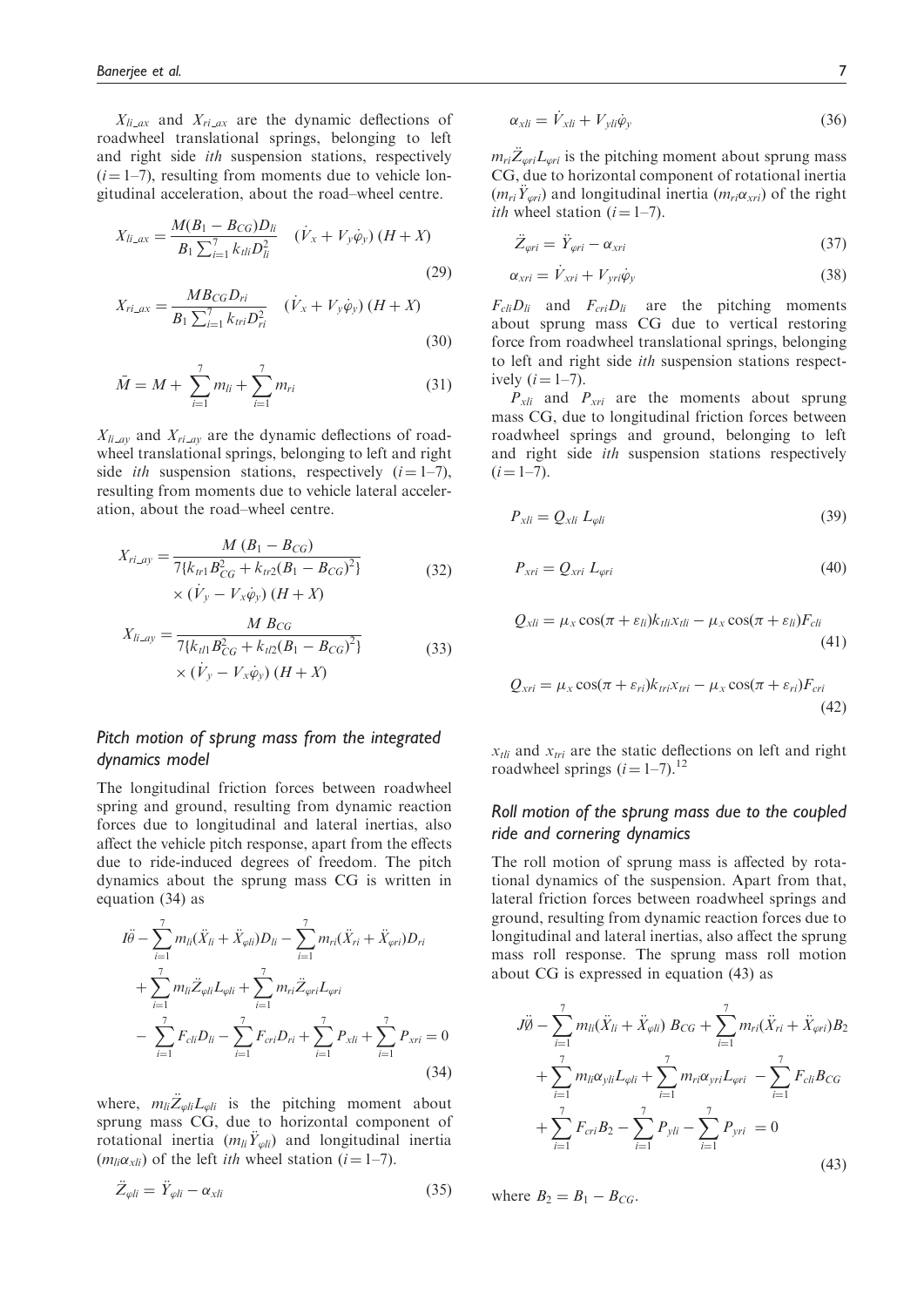$m_{li} \alpha_{vli} L_{\varphi li}$  is the rolling moment about sprung mass CG, due to lateral inertia  $(m_{li}\alpha_{vli})$  of the left *ith* wheel station  $(i = 1-7)$ .

$$
\alpha_{yli} = \dot{V}_{yli} - V_{xli}\dot{\varphi}_y \tag{44}
$$

 $m_{ri}\alpha_{vri}L_{ori}$  is the rolling moment about sprung mass CG, due to lateral inertia  $(m_{ri}\alpha_{vri})$  of the right *ith* wheel station  $(i = 1-7)$ .

$$
\alpha_{yri} = \dot{V}_{yri} - V_{xli}\dot{\varphi}_y \tag{45}
$$

 $F_{\text{cli}}B_{\text{CG}}$  and  $F_{\text{cri}}B_2$  are the rolling moments about sprung mass CG, due to vertical restoring forces from the roadwheel translational springs, belonging to left and right side ith suspension stations, respectively  $(i = 1 - 7)$ .

 $P_{vli}$  and  $P_{vri}$  are the moments about sprung mass CG, due to lateral friction forces between roadwheel springs and ground, belonging to left and right side *ith* suspension stations respectively  $(i = 1-7)$ .

$$
P_{yli} = Q_{yli} L_{\varphi li} \tag{46}
$$

$$
P_{yri} = Q_{yri} L_{\varphi ri} \tag{47}
$$

$$
Q_{yli} = \mu_y \sin(\pi + \varepsilon_{li}) k_{tli} x_{tli} - \mu_y \sin(\pi + \varepsilon_{li}) F_{cli}
$$
\n(48)

$$
Q_{yri} = \mu_y \sin(\pi + \varepsilon_{ri}) k_{tri} x_{tri} - \mu_y \sin(\pi + \varepsilon_{ri}) F_{cri}
$$
\n(49)

# *Angular rotational motion of left and right side unsprung masses measured about pivot location of corresponding axle arm, due to integrated dynamics*

Angular motion of the unsprung mass also includes inertia coupling effect due to rotational inertia of unsprung mass and unsprung mass translation, resulting from sprung mass motion. The angular dynamics is further affected by longitudinal inertia effects. The angular motion of each of the left and right side unsprung masses, measured about the axle arm pivot locations, is expressed in equations (50) and (51) as

$$
m_{li}L^2\ddot{\varphi}_{li} + m_{li}\ddot{X}_{li}Lsin(\rho_{li} + \varphi_{li})
$$
  
-  $m_{li}\alpha_{xli}Lcos(\rho_{li} + \varphi_{li})$   
+  $(T_{li} - T_{stli}) + c\dot{x}_{li}L_o + F_{ci}Lsin(\rho_{li} + \varphi_{li}) = 0$   
(50)

$$
m_{ri}L^2\ddot{\varphi}_{ri} + m_{ri}\ddot{X}_{ri}L\sin(\rho_{ri} + \varphi_{ri})
$$
  
-  $m_{ri}\alpha_{xri}L\cos(\rho_{ri} + \varphi_{ri})$   
+  $(T_{ri} - T_{stri}) + c\dot{x}_{ri}L_o + F_{cri}L\sin(\rho_{ri} + \varphi_{ri}) = 0$   
(51)

### *Longitudinal motion of the vehicle due to coupled ride and cornering dynamics*

Longitudinal forces on the vehicle are equilibrated by dynamic longitudinal friction forces between roadwheel springs and ground, for all wheel stations. The longitudinal motion is additionally affected by rotational dynamics of trailing arm suspension. The vehicle longitudinal motion at sprung mass CG is expressed in equation (52) as

$$
M(\dot{V}_x + V_y \dot{\varphi}_y) + \sum_{i=1}^7 m_{li} \alpha_{xli} + \sum_{i=1}^7 m_{ri} \alpha_{xri} - \sum_{i=1}^7 m_{li} \ddot{Y}_{\varphi li} - \sum_{i=1}^7 m_{ri} \ddot{Y}_{\varphi ri} - \sum_{i=1}^7 Q_{xli} - \sum_{i=1}^7 Q_{xri} = 0
$$
\n(52)

### *Lateral motion of the vehicle as a result of the integrated dynamics*

Lateral forces on the vehicle are equilibrated by dynamic lateral friction forces between roadwheel springs and ground, for all wheel stations. The vehicle lateral motion at sprung mass CG is written in equation (53) as

$$
M(\dot{V}_y - V_x \dot{\varphi}_y) + \sum_{i=1}^7 m_{li} \alpha_{yli} + \sum_{i=1}^7 m_{ri} \alpha_{yri} - \sum_{i=1}^7 Q_{yli} - \sum_{i=1}^7 Q_{yri} = 0
$$
 (53)

### *Yaw motion of the vehicle pertaining to the coupled dynamics*

Yaw motion of the vehicle is equilibrated by moments about sprung mass CG, produced due to generated longitudinal and lateral friction forces between roadwheel springs and ground. The vehicle yaw motion about sprung mass CG is written in equation (54) as

$$
K\ddot{\varphi}_y + \sum_{i=1}^7 Q_{yli} D_{li} + \sum_{i=1}^7 Q_{yri} D_{ri} + \sum_{i=1}^7 Q_{xli} B_{CG}
$$
  

$$
- \sum_{i=1}^7 Q_{xri} B_2 - \sum_{i=1}^7 m_{li} \alpha_{yli} D_{li} - \sum_{i=1}^7 m_{ri} \alpha_{yri} D_{ri}
$$
  

$$
+ \sum_{i=1}^7 m_{li} \ddot{Z}_{\varphi li} B_{CG} - \sum_{i=1}^7 m_{ri} \ddot{Z}_{\varphi ri} B_2 = 0
$$
(54)

### Solution of the coupled vehicle dynamics model

Equations (20) to (54) are coded in Matlab. Secondorder differential equations are formulated for sprung mass bounce, pitch, roll dynamics and unsprung mass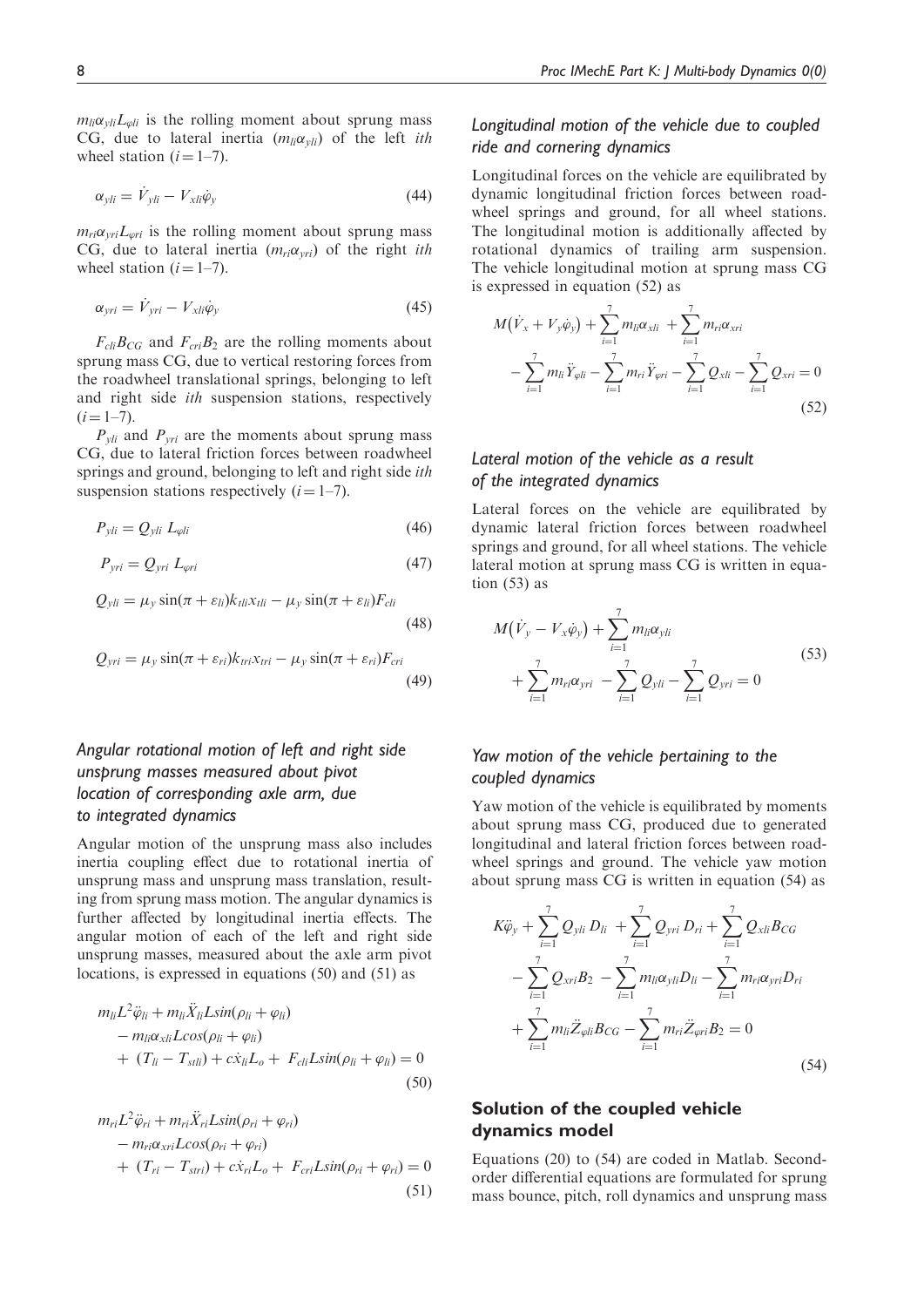rotational dynamics for each of the 14 unsprung masses; whereas, first-order differential equations are formulated for the vehicle longitudinal, lateral and yaw dynamics. Therefore, the second-order equations are reduced to first-order form and thereafter, the system of 20 first-order differential equations are numerically simulated with explicit time integration procedures. The differential track speed input and input base displacements, corresponding to various terrain excitations, are modeled in Simulink using signal builder approach. Cubic interpolation technique is used to interpolate the base excitation inputs and differential track velocities over different times. The Matlab code is synchronized with Simulink signal builder to appropriately extract the inputs.

#### Solution of the weapon dynamics model

The terms  $f_v$  and  $f_{12}$ , being unknown forces, are eliminated from equations (2) and (6). Similarly, forces  $f_d$ ,  $f_{tm1}$  and  $f_{m1m2}$  are also eliminated from equations (10), (13) and (17). The displacement terms, 'y<sub>1</sub>', 'y<sub>2</sub>', 'x<sub>1</sub>' and 'x<sub>2</sub>' are replaced by substitutions from equations (3), (4), (7), (14), (15) and (18), respectively, in the corresponding equations of motion. Therefore, the coupled elevation and azimuth dynamics model of the weapon system, reduces to a seven degrees of freedom non-linear model, which are

subsequently coded in Matlab using non-linear state space approach (described in Appendix 1). The 7 degrees of freedom weapon dynamics model has sequentially been coupled to the 20 degrees of freedom ride and cornering dynamics model of the entire vehicle. The system of equations is numerically simulated with explicit time-integration procedures. The drive torques, differential track speed input and input base displacements are modeled in Simulink using signal builder approach. The solution procedure is similar as that, described in previous section.

### Prediction of weapon dynamics behaviour from coupled vehicle dynamics

The integrated ride and cornering dynamics model are simulated over the random terrain at vehicle speed of 40 kmph, as well as over plain terrain with differential track speed inputs varying from 20 to 15 kmph on both left hand (LH) and right hand (RH) sides. In the above simulations, the lateral and longitudinal dynamic friction coefficients between roadwheel springs and ground are assumed as 0.5. It may be noted that there is no separate tyre model used in the above simulations, as the military vehicle is considered to have a track system, wrapped around. Therefore, the road–wheel springs comprise the solid tyre and bottom track pad stiffness. Due to combined motion of the vehicle, the

Table 1. Magnitudes of various parameters for a military vehicle.

| Parameter                                                                                                                                                    | Magnitude                                         |
|--------------------------------------------------------------------------------------------------------------------------------------------------------------|---------------------------------------------------|
| M, Sprung mass                                                                                                                                               | 75,000 kg                                         |
| I, Pitch moment of inertia of the sprung mass about CG                                                                                                       | $5.3 \times 10^{5}$ kgm <sup>2</sup>              |
| J, Roll moment of inertia of the sprung mass about CG                                                                                                        | $8 \times 10^4$ kgm <sup>2</sup>                  |
| $m_{li}$ and $m_{ri}$ , Left and right <i>ith</i> unsprung masses ( <i>i</i> = 1-7)                                                                          | 575.5 kg                                          |
| $k_{tii}$ and $k_{tri}$ , Left and right <i>ith</i> roadwheel stiffness ( <i>i</i> = 1-7)                                                                    | 8000 kN/m                                         |
| L, Axle arm length of each suspension station                                                                                                                | 0.55 m                                            |
| $L_0$ . Perpendicular distance between actuator piston axis and pivot                                                                                        | 0.137 m                                           |
| $I1$ , Distance between first suspension pivot and vehicle end                                                                                               | 5.44 <sub>m</sub>                                 |
| $l_2$ , Distance between second suspension pivot and vehicle end                                                                                             | 4.65 m                                            |
| $l_3$ , Distance between third suspension pivot and vehicle end                                                                                              | 3.80 <sub>m</sub>                                 |
| $l_4$ , Distance between fourth suspension pivot and vehicle end                                                                                             | 2.96 m                                            |
| $I5$ , Distance between fifth suspension pivot and vehicle end                                                                                               | 2.12 <sub>m</sub>                                 |
| $l_6$ , Distance between sixth suspension pivot and vehicle end                                                                                              | 1.31 <sub>m</sub>                                 |
| $I_7$ , Distance between seventh suspension pivot and vehicle end                                                                                            | 0.50 <sub>m</sub>                                 |
| $I_{CG}$ , Distance between sprung mass CG and vehicle end                                                                                                   | 2.67 m                                            |
| $B1$ , Distance between left and right side suspension stations                                                                                              | 2.25 <sub>m</sub>                                 |
| $B_{CG}$ , Distance between left suspensions and sprung mass CG                                                                                              | 1.125m                                            |
| $\alpha_{li}$ and $\alpha_{ri}$ , Angle between the axle arm of left and right <i>ith</i> suspension stations and vertical<br>direction, at rebound position | $20.36^{\circ}$ (i = 1)<br>$32^{\circ}$ (i = 2–7) |
| $d_{li}$ and $d_{ri}$ . Vertical distance between left and right <i>ith</i> suspension stations and sprung mass<br>$CG (i = 1 - 7)$                          | 0.25 m $(i = 1)$<br>$0.3$ m ( $l = 2-7$ )         |
| c, Suspension viscous damping coefficient, along the cylinder axis                                                                                           | 400 kNs/m                                         |
| Charging pressures at first, second, sixth and seventh left and right stations                                                                               | 11.4 MPa                                          |
| Charging pressures at third, fourth and fifth stations                                                                                                       | 10.7 MPa                                          |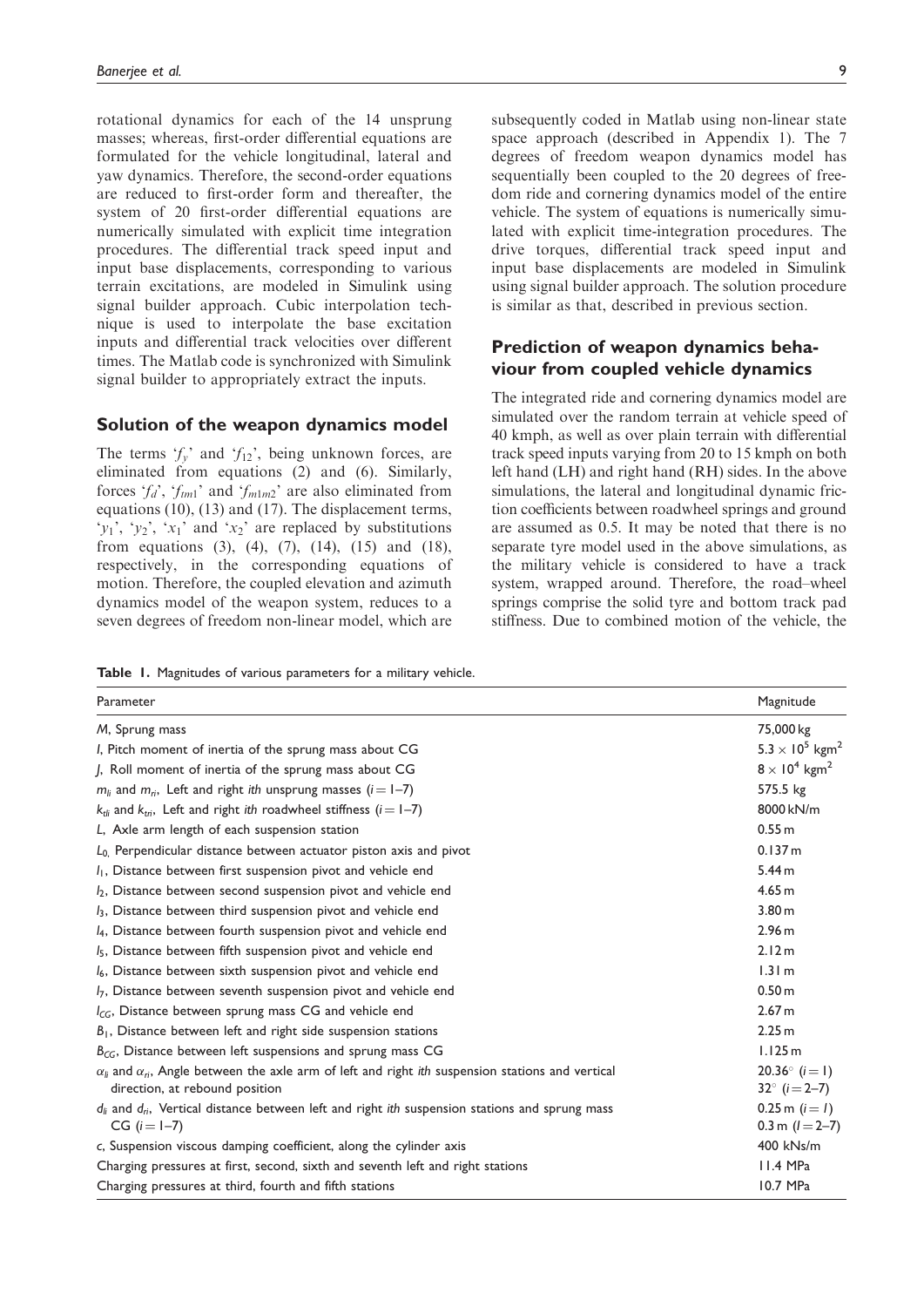road–wheel springs will have both longitudinal and lateral velocities. By virtue of the road–wheel longitudinal and lateral motions, lateral slip occurs between the bottom track pads and ground. Longitudinal and lateral friction forces between the road–wheel spring and ground, are estimated from the respective slips, dynamic friction coefficients and net vertical forces on the respective road–wheel springs, as highlighted in equations  $(41)$ ,  $(42)$ ,  $(48)$  and  $(49)$ , respectively. The dynamics friction coefficients will vary based on nature of the terrain. The longitudinal and lateral friction forces can accordingly be estimated in the computational domain from the above equations. The parametric values used in the vehicle dynamics and weapon dynamics models are described in Tables 1 and 2, respectively.

## *Gun dynamics analysis over random terrain with variance of 0.064 m<sup>2</sup> at 40 kmph*

The coupled vehicle dynamics model is subjected to random terrain excitation with variance of  $0.064 \text{ m}^2$ , at 40 kmph speed. The elevation torque is initially applied as pulse input for 5 s with peak value of 1000 Nm, followed by similar pattern of azimuth drive torque provided from the 7th s with peak value of 2000 Nm (shown in Figure 4). The vehicle is stationary till both drive torques are applied. After that, the vehicle is accelerated from rest to a speed of 40 kmph in 18 s, with both LH and RH tracks maintained at the same speed (shown in Figure 4). The base excitation is applied from the 40th s to the corresponding road wheels, simulating vehicle movement over random terrain. The total simulation is carried out for 90 s.

Figure 5 represents the sprung mass CG bounce displacement as well as breech and muzzle angular displacement responses in the elevation direction, respectively in time domain. The PSD for sprung mass CG bounce acceleration and muzzle angular acceleration in the elevation direction is indicated in Figure 6.

The initial torque is applied to the azimuth and elevation drives in order to position the gun barrel at a particular orientation, followed by subsequent movement over the terrain. From Figure 5, variations are observed in breech and muzzle angular dynamics

Table 2. Magnitudes of various parameters for weapon dynamics.

| Parameter                                                                                     | Magnitude                          |
|-----------------------------------------------------------------------------------------------|------------------------------------|
| $X_t$ , Distance between sprung mass CG and trunnion                                          | l m                                |
| $X_{\text{to}}$ , Distance between trunnion and elevation pinion centre                       | 0.75 <sub>m</sub>                  |
| K <sub>de</sub> , Elevation driveline stiffness                                               | 6000 kN/m                          |
| $C_{de}$ , Elevation driveline torsional viscous damping coefficient                          | 1.5 kNms/rad                       |
| $R_{be}$ , Elevation pinion radius                                                            | 0.04 m                             |
| $I_{de}$ , Elevation drive mass moment of inertia                                             | 0.5 kg $m^2$                       |
| $C_{1p}$ , Torsional viscous damping coefficient at trunnion in elevation                     | 1.5 kNms/rad                       |
| $m_1$ , Gun breech section mass                                                               | $2165$ $kg$                        |
| $I_1$ , Gun breech mass moment of inertia, measured about breech CG                           | $1090$ kgm <sup>2</sup>            |
| $l_{el}$ , Length of the gun breech section, measured from the trunnion                       | 1.75 <sub>m</sub>                  |
| $n_1$ , Distance between breech CG and trunnion                                               | 0.465 m                            |
| $K_{12}$ , Torsional stiffness between breech and muzzle, about X axis                        | 4000 kNm/rad                       |
| $C_{12}$ , Torsional viscous damping coefficient between breech and muzzle, about X axis      | 2 kNms/rad                         |
| $m2$ , Gun muzzle section mass                                                                | 335 kg                             |
| $I_2$ , Gun muzzle mass moment of inertia, about muzzle CG                                    | 281 $kgm2$                         |
| $l_{e2}$ , Length of the gun muzzle section                                                   | 3.25 <sub>m</sub>                  |
| $n_2$ , Distance between muzzle CG and connection interface between breech and muzzle         | 1.32 <sub>m</sub>                  |
| $I_{da}$ , Mass moment of inertia of azimuth drive gear                                       | 25 $kgm2$                          |
| $K_{da}$ , Driveline stiffness of azimuth drive                                               | 2000 kNm/rad                       |
| $C_{da}$ , Torsional viscous damping coefficient of azimuth drive                             | 150 kNms/rad                       |
| $R_t$ , Turret ring gear pitch circle radius                                                  | 1.1 <sub>m</sub>                   |
| $R_{ba}$ , Azimuth pinion pitch circle radius                                                 | 0.08 <sub>m</sub>                  |
| I <sub>t</sub> , Mass moment of inertia of turret about sprung mass CG                        | $1.6 \times 10^5$ kgm <sup>2</sup> |
| $C_t$ , Torsional viscous damping coefficient at connection interface between turret and hull | 90 kNms/rad                        |
| $K_{t\sigma}$ , Torsional stiffness between turret and gun about Y axis                       | $4.5 \times 10^5$ kNm/rad          |
| $C_{te}$ , Torsional viscous damping coefficient between turret and gun about Y axis          | 225 kNms/rad                       |
| $K_b$ , Torsional stiffness between breech and muzzle, about Y axis                           | 4000 kNm/rad                       |
| $C_b$ , Torsional viscous damping coefficient between breech and muzzle about Y axis          | 2 kNms/rad                         |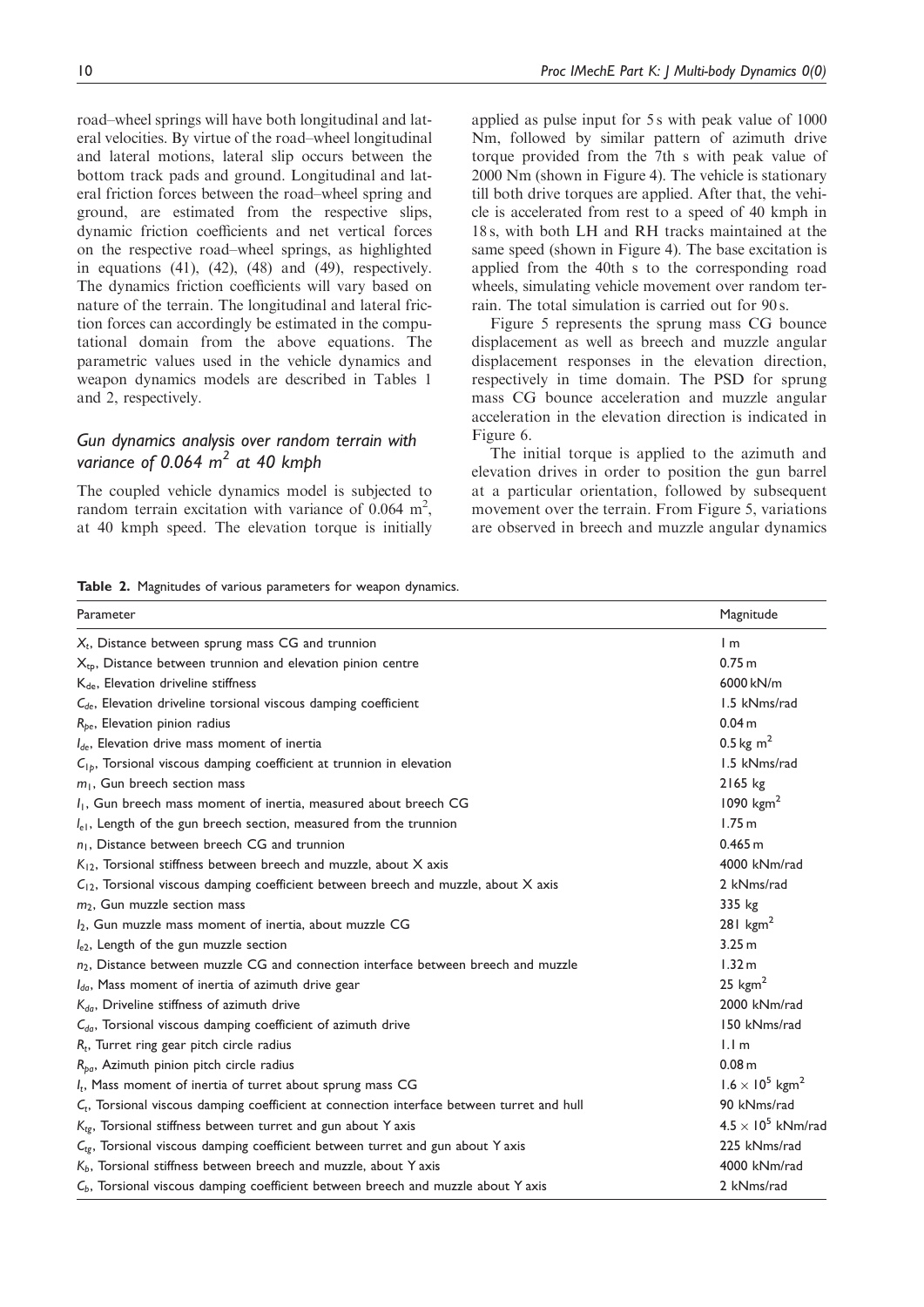

Figure 4. Variation of elevation and azimuth torques as well as longitudinal velocity.



Figure 5. Variation of breech and muzzle elevation angular displacements as well as bounce displacement with time, over random terrain at 40 kmph.



Figure 6. Variation of muzzle and bounce accelerations in frequency domain, over random terrain at 40 kmph.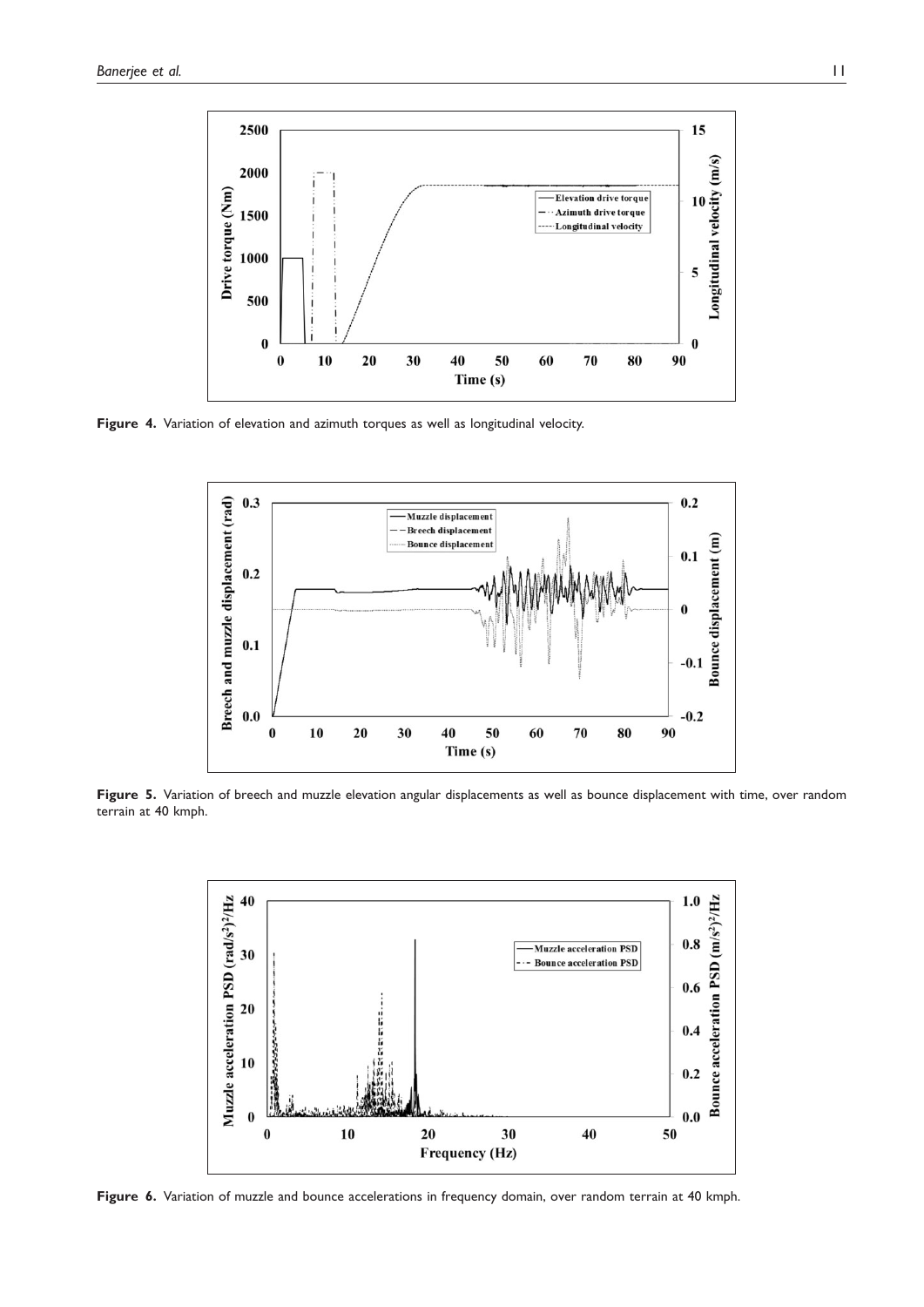over the random terrain. From Figure 6, peak magnitudes of muzzle angular acceleration PSD in the elevation direction occur at about 18 Hz, which is close to the natural frequency of the weapon system. As the vehicle almost moves in a straight path, the lateral and yaw angular velocity magnitudes are negligible, and therefore, its influence on gun azimuth motion is insignificant.

### *Estimation of gun dynamics over plain terrain with differential speeds of 20 and 15 kmph*

The integrated vehicle model is also simulated over plain terrain with differential track speed inputs of 20 and 15 kmph. Keeping the vehicle stationary, the drive torque inputs are applied in similar manner, as described in the previous section. Thereafter, the vehicle is accelerated from rest to a speed of 20 kmph in 16 s, with both tracks maintained at same speed (shown in Figure 7). From the 40th s, cyclic variation of track speed is provided to both LH and RH tracks from 15 to 20 kmph (shown in Figure 7). The model is simulated for a total time of 140 s.

Figure 8 represents the sprung mass CG bounce displacement as well as pitch and roll angular displacement responses about CG, respectively. Figure 9 represents the breech and muzzle angular displacement responses in elevation direction. The yaw velocity, turret, breech and muzzle displacements in azimuth, are highlighted in Figure 10.

Unlike previous section, the present case study highlights the influence of vehicle cornering behaviour on the weapon azimuth dynamics as well. During the manoeuvre, the yaw velocity is significant enough to affect the azimuth response of the gun (observed from Figure 10). There is close similarity in turret, breech and



Figure 7. Variation of differential track speed with time.



Figure 8. Variation of sprung mass bounce, pitch and roll displacements in time domain, with differential track speed variation between 15 and 20 kmph.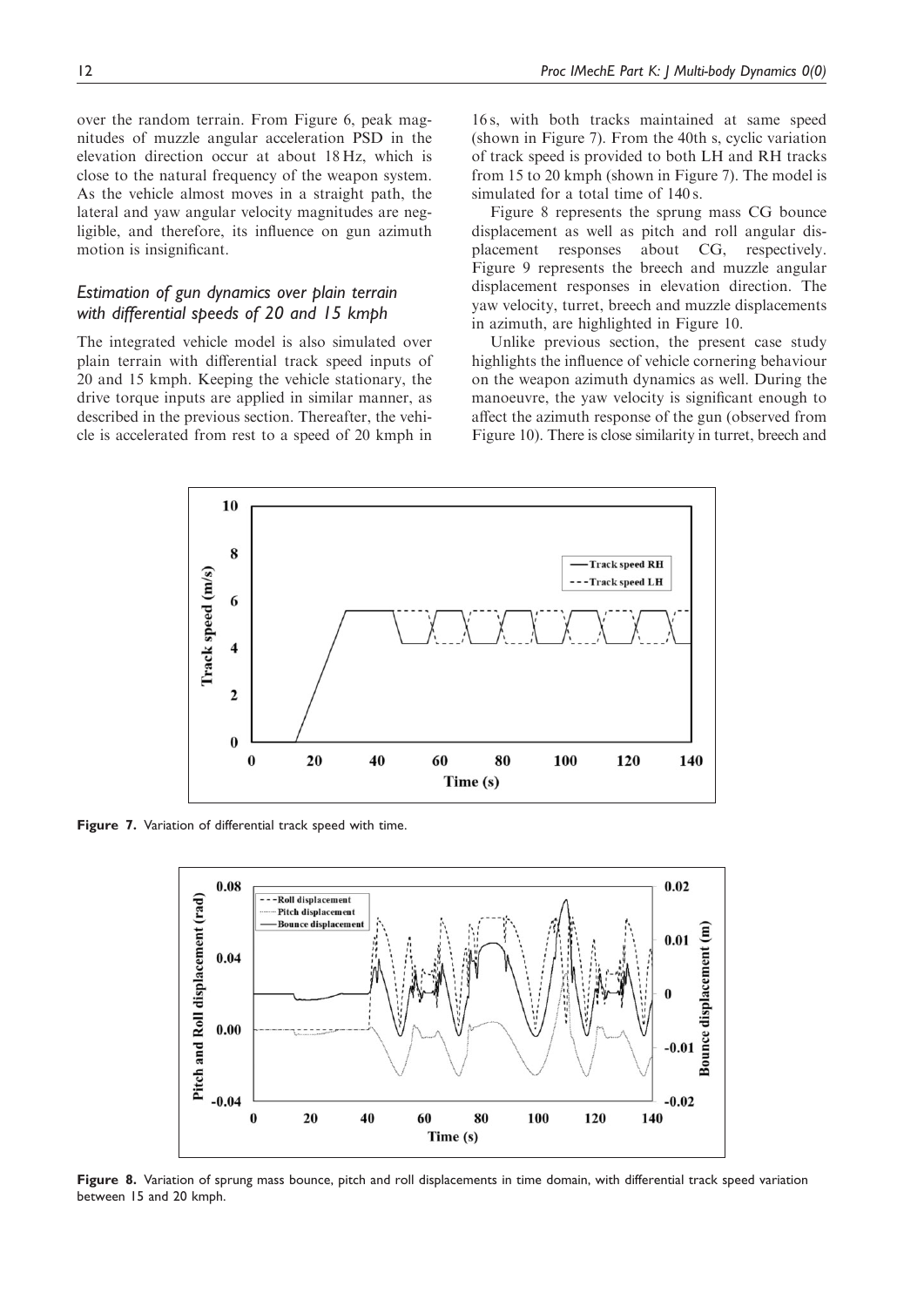

Figure 9. Variation of muzzle and breech elevation angular displacements in time domain, with differential track speed variation between 15 and 20 kmph.



Figure 10. Variation of turret, muzzle and breech azimuth angular displacements as well as yaw velocity in time domain, with track speed variation between 15 and 20 kmph.

muzzle azimuth angular responses. In this case, though there is no base excitation, still there is a variation of breech and muzzle response in elevation direction, by virtue of the coupled weapon dynamics model.

### Conclusion

The present study highlights a novel approach to development of a sequentially coupled weapon dynamics and vehicle dynamics model, with the effect of trailing arm hydro-gas suspension. The proposed mathematical ride, cornering and weapon dynamics model is a generic one and may be used for any military vehicle with trailing arm suspensions. The model has superior computational benefits over the commercially available multi-body dynamics software tools. It is observed that the sprung mass dynamics significantly affects the structural dynamics responses of the weapon platform in elevation and

azimuth directions, over different manoeuvring environments. The natural frequencies of the weapon model reside within the sprung mass frequency spectrum over the random terrain, which is an unavoidable phenomenon. The dynamics influence of the azimuth responses on the elevation model is also observed during the cornering manoeuvres. This study is an essential pre-requisite for developing robust gun controllers for military vehicles. This study can form a platform for implementation of suitable gun control algorithms and deciding the location of control actuators. The model can be used for parametric evaluation of ride dynamics and fine tuning the suspension characteristics for improving the vehicle ride comfort, as well as for capturing the dynamics over different cornering manoeuvres. The model can easily be implemented in a military vehicle simulator. The coupled model can also be used to predict the vehicle dynamics during gun firing. The developed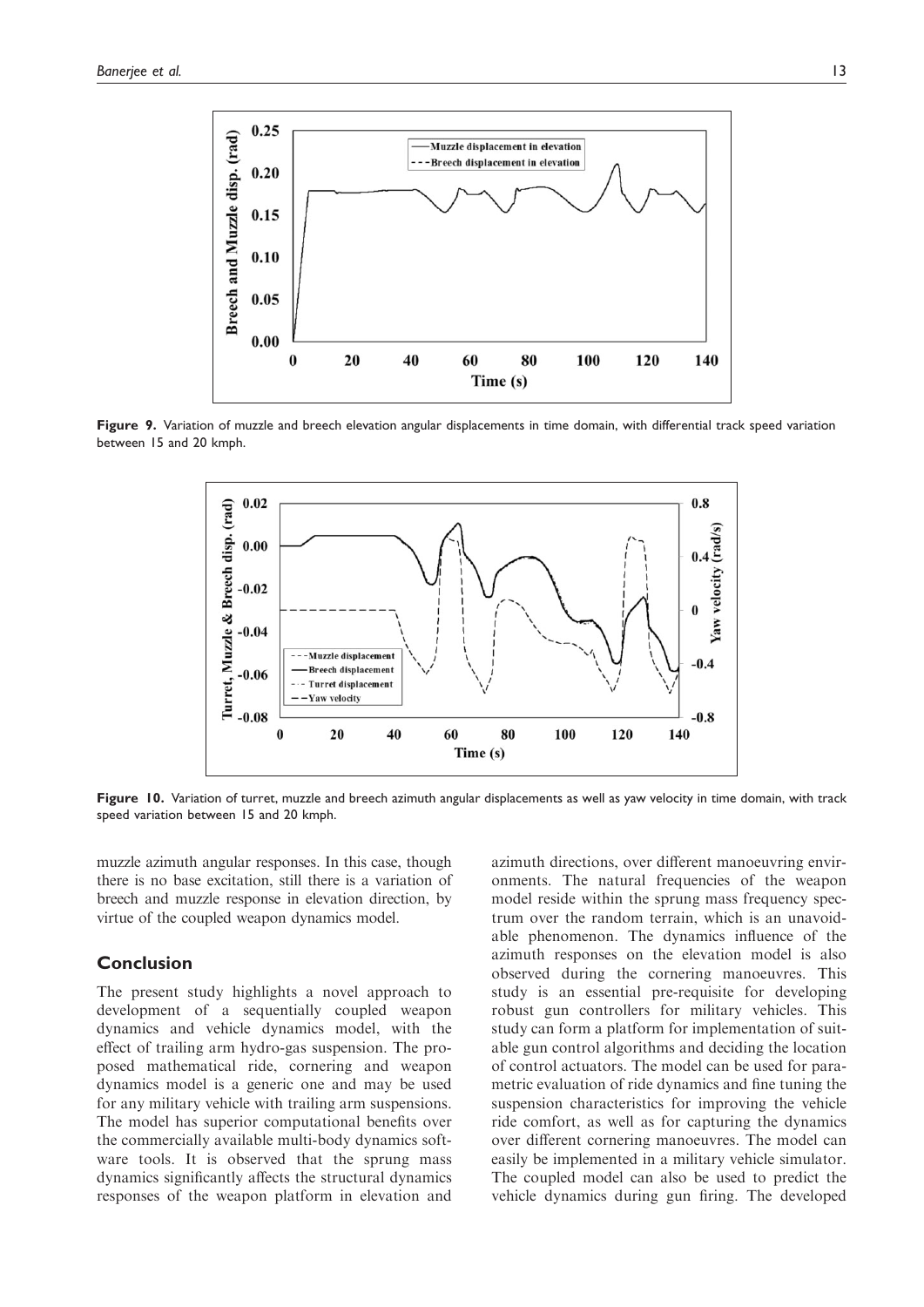integrated vehicle dynamics model would be a very useful design platform for freezing the suspension configuration of future military vehicles.

#### Acknowledgements

The authors are grateful to Dr. P. Sivakumar, Director, CVRDE and Shri. S. Ramesh, Addl. Director (CEAD) for extending all required facilities to carry out the research.

#### Declaration of Conflicting Interests

The author(s) declared no potential conflicts of interest with respect to the research, authorship and/or publication of this paper.

#### Funding

The author(s) received no financial support for the research, authorship, and/or publication of this article.

#### References

- 1. Purdy DJ. Comparison of balance and out of balance main battle tank armaments. Shock Vibrat 2001; 8: 167–174.
- 2. Dholiwar DK. Control of out of balance servo-mechanisms subjected to external disturbances. PhD Thesis, Loughborough University, USA, 2007.
- 3. Karamayuk T. Modeling and stabilisation control of a main battle tank, PhD Thesis, Middle East Technical University, Turkey, 2011.
- 4. Kitano M and Kuma M. An analysis of horizontal plane motion of tracked vehicles. J Terramech 1977; 14: 211–225.
- 5. Rubinstein R and Hitron R. A detailed multi-body model for dynamic simulation of off-road tracked vehicles. J Terramech 2004; 41: 163–173.
- 6. Hetherington J. Tracked vehicle operations on sand- investigations at model scale. J Terramech 2005; 42: 65–70.
- 7. Kitano M and Jyozaki H. A theoretical analysis of steeribility of tracked vehicles. J Terramech 1976; 13: 241–258.
- 8. Banerjee S, Balamurugan V and Krishnakumar R. Ride dynamics mathematical model for a single station representation of tracked vehicle. *J Terramech* 2014; 53: 47–58.
- 9. Kar M. Prediction of track forces in skid-steering of military tracked vehicles. J Terramech 1987; 24: 75–86.
- 10. Purdy J and Rajesh Kumar J. Mathematical modeling of hydro gas suspension unit for tracked military vehicles. J Battlefield Technol 2005; 8: 7–14.
- 11. Tyan F, Hong Y-F, Tu S-H, et al. Generation of random road profiles. J Adv Eng 2009; 4: 151–156.
- 12. Banerjee S, Balamurugan V and Krishnakumar R. Ride comfort analysis of math ride dynamics model of full tracked vehicle with trailing arm suspension. J Proced Eng 2016; 144: 1110–1118.
- 13. Solomon U and Padmanabhan C. Hydro-gas suspension system for a tracked vehicle: modeling and analysis. J Terramech 2011; 48: 125–137.
- 14. Dhir A and Sankar S. Assessment of tracked vehicle suspension system using a validated computer simulation model. J Terramech 1995; 32: 127–149.
- 15. Yamakawa J and Watanabe K. A spatial motion analysis model of tracked vehicles with torsion bar type suspension. J Terramech 2004; 41: 113–126.
- 16. Soukup J, Skocilas J and Skocilasova B. Vertical vibration of the vehicle model with higher degree of freedom. Proced Eng 2014; 96: 435–443.
- 17. Sujatha C, Goswami AK and Roopchand J. Vibration and ride comfort studies on a tracked vehicle. Int J Heavy Vehicle Syst 2002; 9: 241–252.
- 18. Balamurugan V. Dynamic analysis of a military tracked vehicle. Def Sci J 2000; 50: 155-165.
- 19. XuiMei S, Chu Y, Fan J, et al. Research of simulation on the effect of suspension damping on vehicle ride. Energy Proced 2012; 17: 145–151.
- 20. Janarthanan B, Padmanabhan C and Sujatha C. Longitudinal dynamics of a tracked vehicle: simulation and experiment. J Terramech 2012; 49: 63–72.

#### Appendix

#### *Notation*

- $A(\emptyset, \varphi_t)$  non-linear system matrix (for state space formulation of coupled elevation and azimuth dynamics)  $B_1$  distance between left and right suspension stations  $B_2$  difference between  $B_1$  and  $B_{CG}$  $B_{CG}$  distance between left-side suspension stations and sprung mass CG  $B(X, \theta, V_{v},$ non-linear input matrix (for state space formulation of coupled  $\varphi_{y}$ ,  $T_{de}$ ,  $T_{da}$  elevation and azimuth dynamics) viscous damping coefficient of the suspension, along the direction of actuator piston motion in line with the cylinder axis (for single station)  $C_b$ torsional viscous damping about Y axis, at the connection interface
- between breech and muzzle sections  $C_{da}$  torsional viscous damping coefficient in the azimuth drive  $C_{de}$  torsional viscous damping in the
	- elevation drive
- $C_{1p}$  torsional viscous damping coefficient of trunnion hinge about X axis
- $C_t$  torsional viscous damping coefficient at the mounting interface between turret and hull, about Y axis  $C_{tg}$  torsional viscous damping about Y axis, at the trunnion interface, con
	- necting the gun breech section and turret
- $C_{12}$  torsional viscous damping at the connection interface between breech and muzzle, about X axis
- $d_{li}$ ,  $d_{ri}$  distance between axle arm pivot points of left and right side ith suspensions and sprung mass CG, measured vertically  $(i = 1-7)$
- $D_{li}$ ,  $D_{ri}$  horizontal distance between points of support of left and right *ith*  $(i = 1 -$ 7) suspensions on ground, from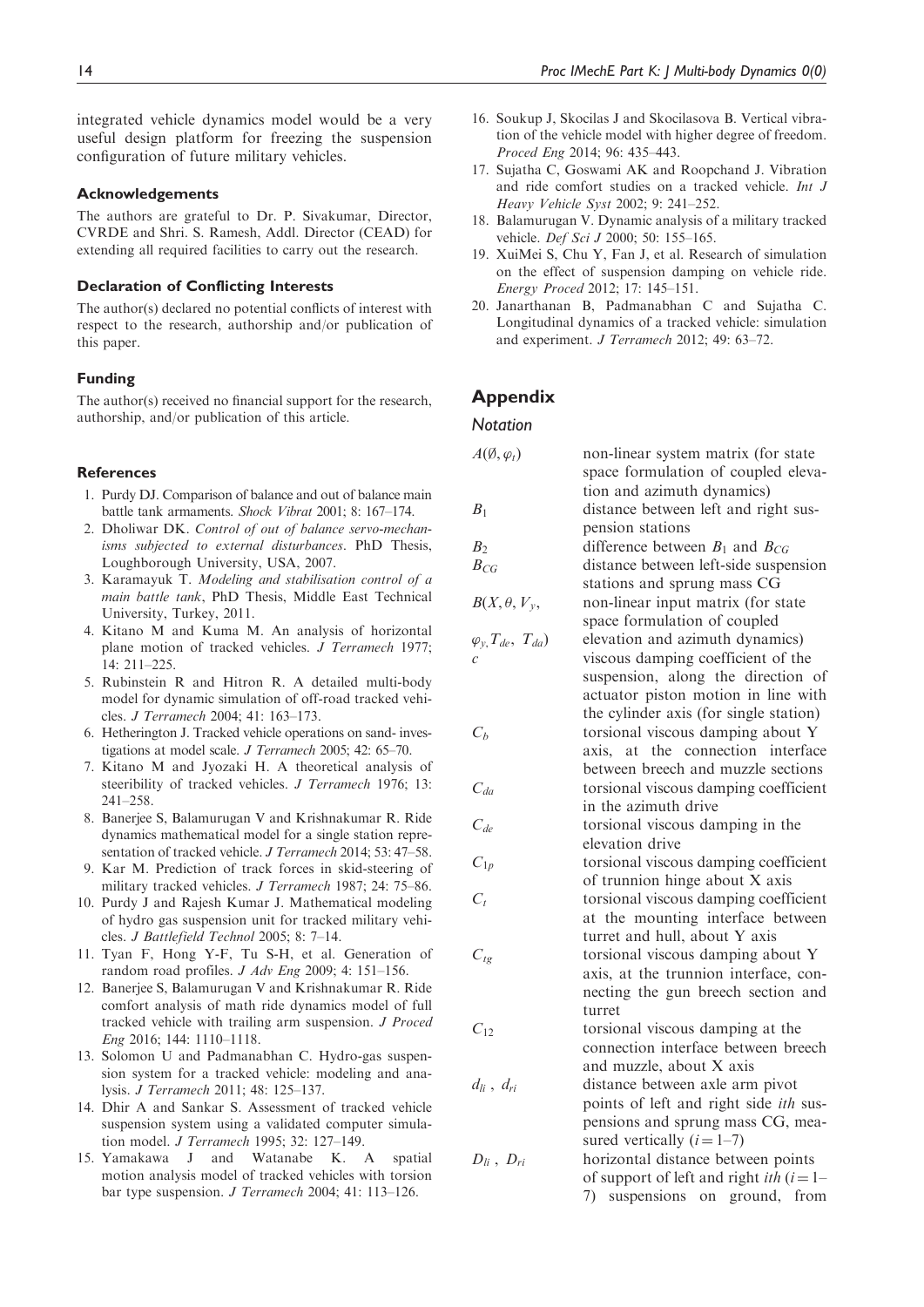|                                     | sprung mass CG, during axle arm<br>rotation from static equilibrium |
|-------------------------------------|---------------------------------------------------------------------|
|                                     | condition                                                           |
| $F_{\text{cli}}$ , $F_{\text{cri}}$ | vertical restoring forces from tyre and<br>springs,                 |
|                                     | track pad translational<br>belonging to left and rights side ith    |
|                                     | suspension stations respectively                                    |
|                                     | $(i=1-7)$ , measured at unsprung mass                               |
|                                     | CG, due to the coupled effect from                                  |
|                                     | both ride and cornering dynamics                                    |
| $f_d$                               | reaction force at the point of contact                              |
|                                     | between pinion and turret ring gear,                                |
|                                     | measured along Z direction                                          |
| $f_{m1m2}$                          | lateral reaction force along X axis, at                             |
|                                     | the connection interface between                                    |
|                                     | breech and muzzle sections                                          |
| $f_{tm1}$                           | lateral reaction force along X axis, at                             |
|                                     | the trunnion interface, connecting                                  |
|                                     | the gun breech section and turret                                   |
| $f_{y}$                             | vertical reaction force on the trun-                                |
|                                     | nion hinge along Y axis                                             |
| $f_{12}$                            | vertical reaction force at the con-                                 |
|                                     | nection interface between breech and                                |
|                                     | muzzle sections, along Y axis                                       |
| H                                   | distance between the sprung mass                                    |
|                                     | CG and road-wheel tyre center,                                      |
|                                     | measured vertically, after vehicle                                  |
|                                     | attains static equilibrium                                          |
| I                                   | pitch moment of inertia of the<br>sprung mass about CG              |
| $I_{da}$                            | mass moment of inertia for the azi-                                 |
|                                     | muth drive                                                          |
| $I_{de}$                            | mass moment of inertia for the ele-                                 |
|                                     | vation drive                                                        |
| $I_1$                               | mass moment of inertia of breech                                    |
|                                     | section about its CG                                                |
| $I_2$                               | mass moment of inertia of muzzle                                    |
|                                     | section about its CG                                                |
| $I_t$                               | mass moment of inertia of the turret                                |
|                                     | about sprung mass CG                                                |
| J                                   | roll moment of inertia of the sprung                                |
|                                     | mass about CG                                                       |
| K                                   | vehicle yaw moment of inertia about                                 |
|                                     | sprung mass CG                                                      |
| $K_b$                               | torsional stiffness about Y axis, at                                |
|                                     | the connection interface between                                    |
|                                     | breech and muzzle sections<br>torsional stiffness of the azimuth    |
| $K_{da}$                            | drive                                                               |
| $K_{de}$                            | driveline stiffness of rack and pinion                              |
|                                     | arrangement for elevation drive                                     |
| $K_{tg}$                            | torsional stiffness about Y axis, at                                |
|                                     | the trunnion interface, connecting                                  |
|                                     | the gun breech section and turret                                   |
| $k_{tli}$ , $k_{tri}$               | equivalent translational stiffness of                               |
|                                     | road-wheel with track pads, belong-                                 |
|                                     | ing to left and right side ith suspen-                              |
|                                     | sion stations. $(i=1-7)$                                            |
|                                     |                                                                     |

| $K_{12}$                            | torsional stiffness at the connection<br>interface between breech and muzzle, |
|-------------------------------------|-------------------------------------------------------------------------------|
|                                     | about X axis                                                                  |
| L                                   | length of the axle arm                                                        |
| $l_{CG}$                            | longitudinal distance between sprung                                          |
|                                     | mass CG and vehicle end                                                       |
| $l_{e1}$                            | length of breech section                                                      |
| $l_{e2}$                            | length of the muzzle section                                                  |
| $l_i$                               | longitudinal distance between pivot                                           |
|                                     | points of left and right <i>ith</i> $(i=1-7)$                                 |
|                                     | suspension stations and the vehicle<br>end                                    |
| $L_o$                               | perpendicular distance between the                                            |
|                                     | actuator piston axis and pivot point                                          |
| $L_{\varphi li}$ , $L_{\varphi ri}$ | vertical distance between the left and                                        |
|                                     | right ith road-wheel center and axle                                          |
|                                     | arm pivot location, respectively                                              |
|                                     | $(i = 1-7)$                                                                   |
| M<br>$\bar{M}$                      | sprung mass                                                                   |
|                                     | summation of the sprung mass and                                              |
| $m_{li}$ , $m_{ri}$                 | all the unsprung masses<br>left and right <i>ith</i> unsprung masses          |
|                                     | $(i=1-7)$                                                                     |
| m <sub>1</sub>                      | mass of breech section                                                        |
| m <sub>2</sub>                      | mass of muzzle section                                                        |
| $\hat{M}(\emptyset,\varphi_t)$      | non-linear mass matrix (for state                                             |
|                                     | space formulation of coupled eleva-                                           |
|                                     | tion and azimuth dynamics)                                                    |
| $n_1$                               | distance between breech section CG                                            |
|                                     | and trunnion<br>distance between muzzle section CG                            |
| n <sub>2</sub>                      | and hinge, located between breech                                             |
|                                     | and muzzle sections                                                           |
| $P_{xli}$ , $P_{xri}$               | moments due to longitudinal friction                                          |
|                                     | forces between the track-pad and                                              |
|                                     | ground, belonging to left and right                                           |
|                                     | side <i>ith</i> suspension stations respec-                                   |
|                                     | tively $(i=1-7)$ , about the sprung                                           |
|                                     | mass CG<br>moments due to lateral friction                                    |
| $P_{yli}$ , $P_{yri}$               | forces between the track-pad and                                              |
|                                     | ground, belonging to left and right                                           |
|                                     | side <i>ith</i> suspension stations respec-                                   |
|                                     | tively $(i=1-7)$ , about the sprung                                           |
|                                     | mass CG                                                                       |
| $Q_{xli}$ , $Q_{xri}$               | longitudinal friction forces, acting                                          |
|                                     | between the bottom of left and right                                          |
|                                     | side <i>ith</i> tyre springs and ground                                       |
|                                     | $(i=1-7)$<br>lateral friction forces, acting between                          |
| $Q_{yli}$ , $Q_{yri}$               | the bottom of left and right side ith                                         |
|                                     | tyre springs and ground $(i=1-7)$                                             |
| $R_{pa}$                            | Pinion radius, corresponding to azi-                                          |
|                                     | muth drive                                                                    |
| $R_{pe}$                            | Pinion radius for the elevation drive                                         |
| $R_t$                               | radius of turret ring gear, corre-                                            |
|                                     | sponding to azimuth drive                                                     |
| $T_{da}$                            | torque required for azimuth rotation                                          |
|                                     | of the turret about Y axis                                                    |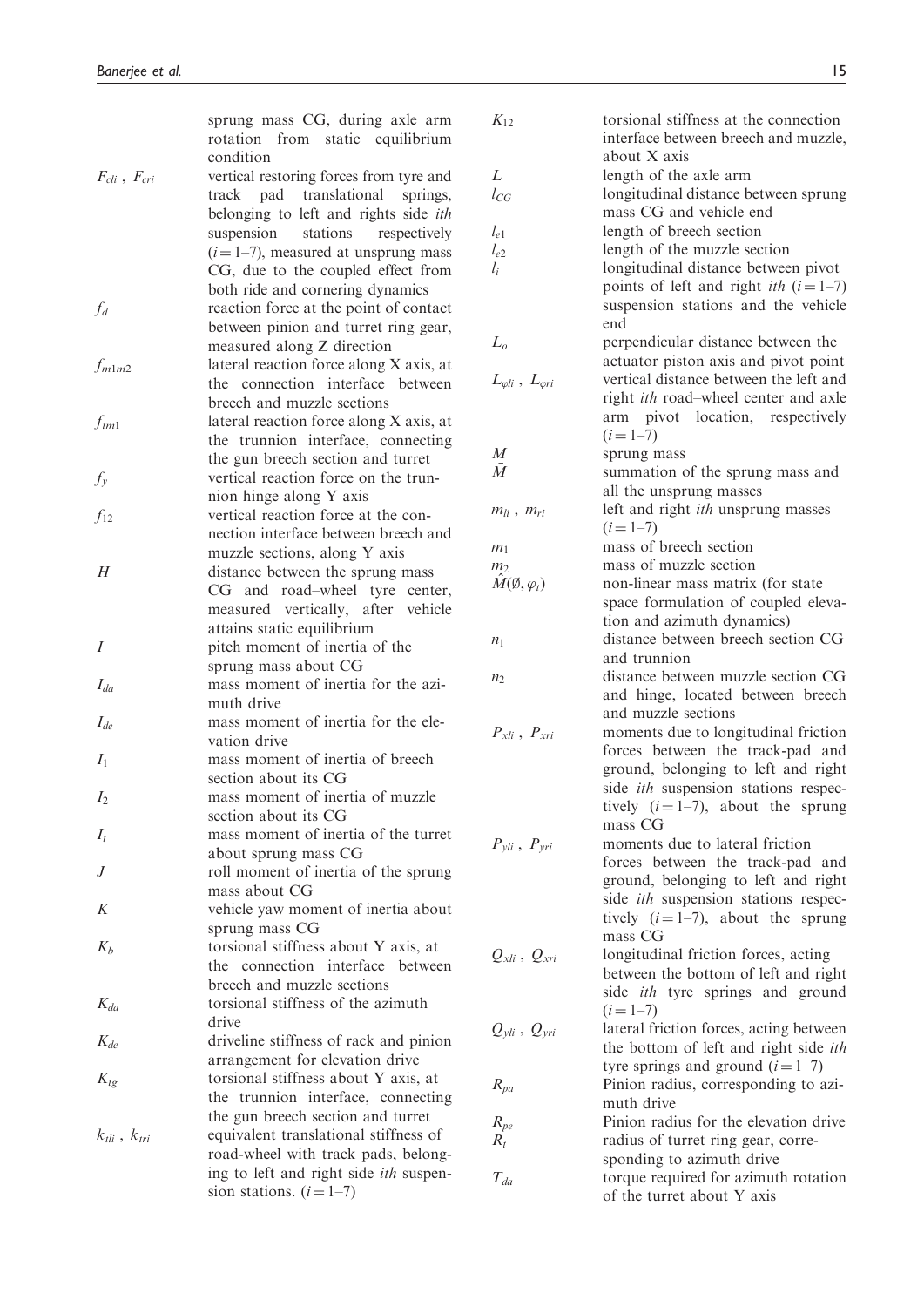$T_{de}$  torque required to elevate and depress the main gun barrel  $T_{li}$ ,  $T_{ri}$  moments about axle arm rotational axis, from left and right side ith  $(i = 1-7)$  suspension gas spring restoring forces on actuator piston, during trailing arm rotation from static position  $T_{\text{stli}}$ ,  $T_{\text{stri}}$  static reaction moments on left and right *ith*  $(i = 1-7)$  suspension stations about respective pivot points (for full military vehicle)  $V<sub>tl</sub>(t)$  longitudinal track velocity on ground, resulting from sprocket motion, on left side of the vehicle  $V<sub>tr</sub>(t)$  longitudinal track velocity on ground, resulting from sprocket motion, on right side of the vehicle  $V<sub>x</sub>(t)$  longitudinal velocity at sprung mass CG  $V_{xli}(t)$  relative longitudinal velocity, measured below the left ith tyre and track pad springs  $(i = 1-7)$  $V_{xri}(t)$  relative longitudinal velocity, measured below the right *ith* tyre and track pad springs  $(i = 1-7)$  $V_{\nu}(t)$  lateral velocity at sprung mass CG  $V_{vli}(t)$  relative lateral velocity, measured below the left ith tyre and track pad springs  $(i = 1-7)$  $V_{\text{yri}}(t)$  relative lateral velocity, measured below the right ith tyre and track pad springs  $(i = 1-7)$  $x_{li}$ ,  $x_{ri}$  actuator piston displacement of left and right side *ith*  $(i = 1-7)$  suspensions, measured in line with the actuator cylinder axis, from static equilibrium position  $x_{tli}$ ,  $x_{tri}$  static deflection of the left and right ith road–wheel tyre springs of the full military vehicle  $(i = 1-7)$  $x_{tr}$  lateral displacement at the trunnion along X axis  $x_1$ ,  $x_2$  lateral translational degrees of freedom for muzzle and breech sections along X axis  $\bar{x}$  lateral displacement of the vehicle, at sprung mass CG, along X axis.  $X(t)$  bounce displacement of sprung mass, measured from static position  $X_{li}$ ,  $X_{ri}$  vertical translational displacement of left and right ith wheel stations  $(i = 1-7)$  respectively, due to coupled bounce, pitch and roll motion of sprung mass about CG  $X_{li,ax}$ ,  $X_{ri,ax}$  dynamic deflections of tyre and track pad translational springs, belonging to left and right side ith suspension stations respectively  $(i = 1-7)$ ,

resulting from moments due to vehicle longitudinal acceleration about the tyre centre

- $X_{li\_ay}$ ,  $X_{ri\_ay}$  dynamic deflections of tyre and track pad translational springs, belonging to left and right side ith suspension stations respectively  $(i = 1-7)$ , resulting from moments due to vehicle lateral acceleration about the tyre centre
- $X_t$  distance between trunnion and sprung mass CG

 $X_{tp}$  distance between trunnion and pinion centre

- $X_{\text{oli}}$ ,  $X_{\text{ori}}$  vertical displacement component due to rotational motion of the left and right *ith* wheel stations  $(i = 1-7)$ respectively
- $y_1$ ,  $y_2$  vertical translational degrees of freedom for the breech and muzzle sections along Y axis, respectively  $y_t$  vertical displacement of the trunnion
- along Y axis  $Y(t)$  base excitation from the terrain (for single station)
- $Y_{li}(t)$  base excitation at tyre spring bottom of left *ith* suspension  $(i = 1-7)$
- $Y_{ri}(t)$  base excitation at tyre spring bottom of right *ith* suspension  $(i = 1-7)$
- $Y_{\varphi li}$ ,  $Y_{\varphi ri}$  horizontal displacement component due to rotational motion of the left and right *ith* wheel stations  $(i = 1-7)$ respectively
- z state vector (for state space formulation of coupled elevation and azimuth dynamics)
- $\ddot{Z}_{\varphi li}$  ,  $\ddot{Z}$ difference between the horizontal component of rotational acceleration and longitudinal acceleration, pertaining to left and right side ith suspension stations respectively  $(i = 1 -$ 7)
- $\alpha_{xli}$ ,  $\alpha_{xri}$  longitudinal acceleration of the left and right ith suspension stations, respectively  $(i = 1-7)$
- $\alpha_{yli}$ ,  $\alpha_{yri}$  lateral acceleration of the left and right *ith* suspension stations, respectively  $(i = 1-7)$
- $\varepsilon_{li}(t)$  slip under the left *ith* tyre and trackpad spring, resulting from longitudinal and lateral motion of the vehicle  $(i = 1-7)$

 $\varepsilon_{ri}(t)$  slip under the right *ith* tyre and track-pad spring, resulting from longitudinal and lateral motion of the vehicle  $(i = 1-7)$ 

 $\theta_{de}$ rotational degree of freedom for the elevation drive about X axis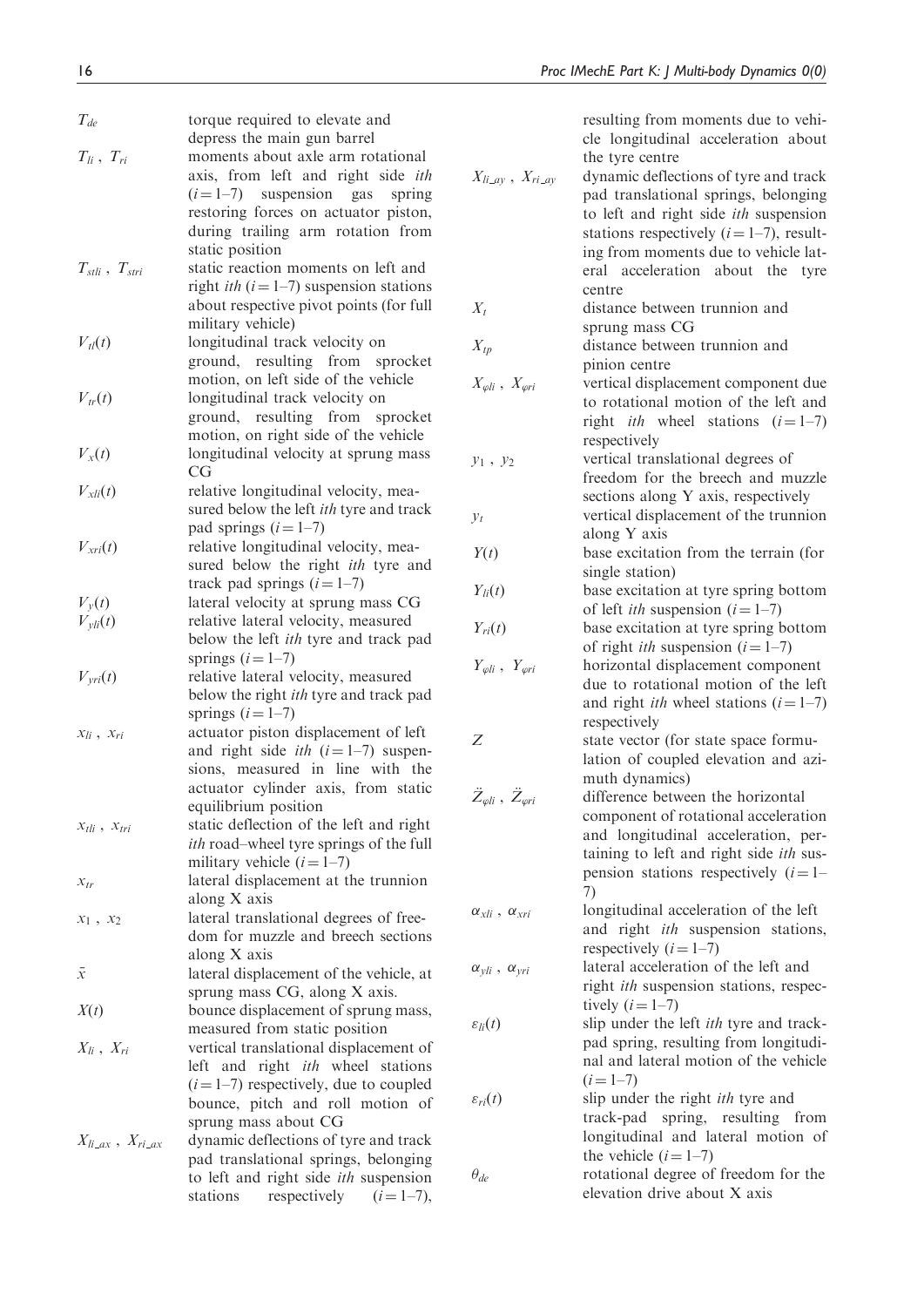| $\theta_1$                | rotational degree of freedom for the       |
|---------------------------|--------------------------------------------|
|                           | breech section about X axis                |
| $\theta_2$                | rotational degree of freedom for the       |
|                           | muzzle section about X axis                |
| $\theta(t)$               | pitch angular displacement of sprung       |
|                           | mass, from stationary position             |
| $\mu_x$ , $\mu_y$         | longitudinal and lateral dynamic           |
|                           | coefficients of friction between tyre      |
|                           | as well as track-pad springs<br>and        |
|                           | ground, for all wheel stations             |
| $\rho_{li}(t)$            | angle between the left <i>ith</i> unsprung |
|                           | mass static settlement position and        |
|                           | vertical direction $(i=1-7)$               |
| $\rho_{ri}(t)$            | angle between the right ith unsprung       |
|                           | mass static settlement position and        |
|                           | vertical direction $(i = 1-7)$             |
| $\varphi_{da}$            | rotational degree of freedom for           |
|                           | azimuth drive about Y axis                 |
| $\varphi_t$               | rotational degree of freedom for           |
|                           | turret about Y axis                        |
| $\varphi_1$ , $\varphi_2$ | rotational degree of freedom for           |
|                           | muzzle and breech about Y axis             |
| $\varphi_{pa}$            | rotational angle for turret pinion         |
|                           | about Y axis                               |
| $\varphi_{li}(t)$         | relative angular displacement of the       |
|                           | left side ith unsprung mass, with          |
|                           | respect to sprung mass, from station-      |
|                           | ary position $(i=1-7)$                     |
| $\varphi_{ri}(t)$         | relative angular displacement of the       |
|                           | right side <i>ith</i> unsprung mass, with  |
|                           | respect to sprung mass, from station-      |
|                           | ary position $(i=1-7)$                     |
| $\phi(t)$                 | roll angular displacement of sprung        |
|                           | mass, from stationary position             |
| $\varphi_{v}(t)$          | yaw angular rotation about sprung          |
|                           | mass CG                                    |

# Appendix 1

If

 $\dot{\theta}_{de} = p1$  $\dot{\theta}_1 = p2$  $\dot{\theta}_2 = p3$  $\dot{\varphi}_{da} = p4$  $\dot{\varphi}_t = p5$  $\dot{\varphi}_1 = p6$  $\dot{\varphi}_2 = p7$ 

Substituting  $\dot{\theta}_{de}$ ,  $\dot{\theta}_1$ ,  $\dot{\theta}_2$ ,  $\dot{\varphi}_{da}$ ,  $\dot{\varphi}_t$ ,  $\dot{\varphi}_1$  and  $\dot{\varphi}_2$  in equations (1) to (19) and thereafter converting the equations to matrix domain

$$
\dot{Z} = \frac{1}{\hat{M}(\emptyset, \varphi_t)} \left\{ A(\emptyset, \varphi_t) Z + B(X, \theta, V_y, \varphi_y, T_{de}, T_{da}) \right\}
$$
\n(55)

where,

|   | p <sub>1</sub> |  |
|---|----------------|--|
|   |                |  |
|   | p2             |  |
|   | p3             |  |
|   | p4             |  |
|   | p5             |  |
|   | p6             |  |
| Z | p7             |  |
|   | $\theta_{de}$  |  |
|   | $\theta_1$     |  |
|   | $\theta_2$     |  |
|   | $\varphi_{da}$ |  |
|   | $\varphi_t$    |  |
|   | $\varphi_1$    |  |
|   | $\varphi_2$    |  |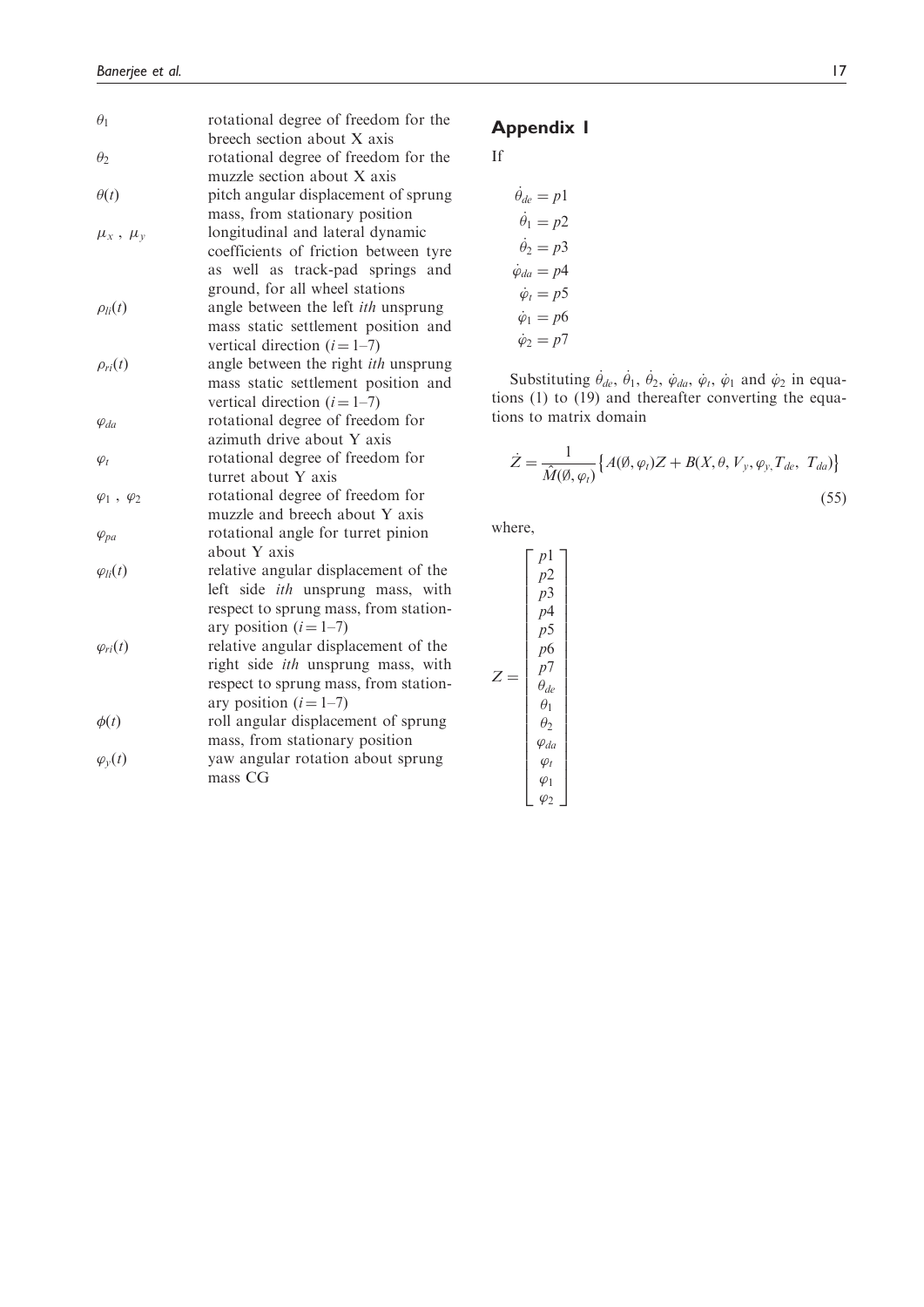| $\hat{M}(\emptyset,\varphi_t)=$ | $-M11$           | $\boldsymbol{0}$ | $\boldsymbol{0}$ | $\boldsymbol{0}$ | $\boldsymbol{0}$ | $\boldsymbol{0}$ | $\boldsymbol{0}$ | $\boldsymbol{0}$ | $\boldsymbol{0}$ | $\boldsymbol{0}$ | $\overline{0}$   | $\boldsymbol{0}$ | $\boldsymbol{0}$<br>0 <sub>7</sub>   |                  |                  |                  |
|---------------------------------|------------------|------------------|------------------|------------------|------------------|------------------|------------------|------------------|------------------|------------------|------------------|------------------|--------------------------------------|------------------|------------------|------------------|
|                                 | $\boldsymbol{0}$ | M22              | M23              | $\boldsymbol{0}$ | M25              | $\boldsymbol{0}$ | $\boldsymbol{0}$ | $\boldsymbol{0}$ | $\boldsymbol{0}$ | $\boldsymbol{0}$ | $\mathbf{0}$     | $\boldsymbol{0}$ | $\boldsymbol{0}$<br>$\boldsymbol{0}$ |                  |                  |                  |
|                                 | $\boldsymbol{0}$ | M32              | M33              | $\boldsymbol{0}$ | M35              | $\boldsymbol{0}$ | $\boldsymbol{0}$ | $\boldsymbol{0}$ | $\boldsymbol{0}$ | $\boldsymbol{0}$ | $\boldsymbol{0}$ | $\boldsymbol{0}$ | $\boldsymbol{0}$<br>$\boldsymbol{0}$ |                  |                  |                  |
|                                 | $\boldsymbol{0}$ | $\boldsymbol{0}$ | $\boldsymbol{0}$ | M44              | $\boldsymbol{0}$ | $\boldsymbol{0}$ | $\boldsymbol{0}$ | $\boldsymbol{0}$ | $\boldsymbol{0}$ | $\boldsymbol{0}$ | $\boldsymbol{0}$ | $\boldsymbol{0}$ | $\boldsymbol{0}$<br>$\boldsymbol{0}$ |                  |                  |                  |
|                                 | $\boldsymbol{0}$ | $\boldsymbol{0}$ | $\boldsymbol{0}$ | $\boldsymbol{0}$ | M55              | M56              | M57              | $\boldsymbol{0}$ | $\boldsymbol{0}$ | $\boldsymbol{0}$ | $\boldsymbol{0}$ | $\boldsymbol{0}$ | $\boldsymbol{0}$<br>$\theta$         |                  |                  |                  |
|                                 | $\boldsymbol{0}$ | $\boldsymbol{0}$ | $\boldsymbol{0}$ | $\boldsymbol{0}$ | M65              | M66              | M67              | $\boldsymbol{0}$ | $\boldsymbol{0}$ | $\boldsymbol{0}$ | $\boldsymbol{0}$ | $\boldsymbol{0}$ | $\boldsymbol{0}$<br>$\theta$         |                  |                  |                  |
|                                 | $\boldsymbol{0}$ | $\boldsymbol{0}$ | $\boldsymbol{0}$ | $\boldsymbol{0}$ | M75              | M76              | M77              | $\boldsymbol{0}$ | $\boldsymbol{0}$ | $\overline{0}$   | $\theta$         | $\boldsymbol{0}$ | $\theta$<br>$\theta$                 |                  |                  |                  |
|                                 | $\boldsymbol{0}$ | $\boldsymbol{0}$ | $\boldsymbol{0}$ | $\boldsymbol{0}$ | $\boldsymbol{0}$ | $\boldsymbol{0}$ | $\boldsymbol{0}$ | $\mathbf{1}$     | $\boldsymbol{0}$ | $\boldsymbol{0}$ | $\boldsymbol{0}$ | $\boldsymbol{0}$ | $\boldsymbol{0}$<br>$\theta$         |                  |                  |                  |
|                                 | $\boldsymbol{0}$ | $\boldsymbol{0}$ | $\boldsymbol{0}$ | $\boldsymbol{0}$ | $\boldsymbol{0}$ | $\boldsymbol{0}$ | $\boldsymbol{0}$ | $\boldsymbol{0}$ | $\mathbf{1}$     | $\boldsymbol{0}$ | $\boldsymbol{0}$ | $\boldsymbol{0}$ | $\boldsymbol{0}$<br>$\boldsymbol{0}$ |                  |                  |                  |
|                                 | $\boldsymbol{0}$ | $\boldsymbol{0}$ | $\boldsymbol{0}$ | $\boldsymbol{0}$ | $\boldsymbol{0}$ | $\boldsymbol{0}$ | $\boldsymbol{0}$ | $\boldsymbol{0}$ | $\boldsymbol{0}$ |                  | $\boldsymbol{0}$ | $\boldsymbol{0}$ | $\boldsymbol{0}$<br>$\boldsymbol{0}$ |                  |                  |                  |
|                                 | $\boldsymbol{0}$ | $\boldsymbol{0}$ | $\boldsymbol{0}$ | $\boldsymbol{0}$ | $\mathbf{0}$     | $\boldsymbol{0}$ | $\boldsymbol{0}$ | 0                | $\boldsymbol{0}$ | $\theta$         | 1                | $\boldsymbol{0}$ | $\boldsymbol{0}$<br>$\theta$         |                  |                  |                  |
|                                 | $\boldsymbol{0}$ | $\boldsymbol{0}$ | $\boldsymbol{0}$ | $\boldsymbol{0}$ | $\boldsymbol{0}$ | $\boldsymbol{0}$ | $\boldsymbol{0}$ | $\boldsymbol{0}$ | $\boldsymbol{0}$ | $\theta$         | $\overline{0}$   | 1                | $\boldsymbol{0}$<br>$\boldsymbol{0}$ |                  |                  |                  |
|                                 | $\boldsymbol{0}$ | $\boldsymbol{0}$ | $\boldsymbol{0}$ | $\boldsymbol{0}$ | $\boldsymbol{0}$ | $\boldsymbol{0}$ | $\boldsymbol{0}$ | $\boldsymbol{0}$ | $\boldsymbol{0}$ | $\boldsymbol{0}$ | $\boldsymbol{0}$ | $\boldsymbol{0}$ | $\boldsymbol{0}$<br>1                |                  |                  |                  |
|                                 | $\boldsymbol{0}$ | $\boldsymbol{0}$ | $\boldsymbol{0}$ | $\boldsymbol{0}$ | $\boldsymbol{0}$ | $\boldsymbol{0}$ | $\boldsymbol{0}$ | $\boldsymbol{0}$ | 0                | $\boldsymbol{0}$ | $\theta$         | $\boldsymbol{0}$ | $\boldsymbol{0}$<br>$1 \square$      |                  |                  |                  |
|                                 | $-411$           | $\boldsymbol{0}$ | $\boldsymbol{0}$ | $\boldsymbol{0}$ | $\boldsymbol{0}$ | $\boldsymbol{0}$ | $\boldsymbol{0}$ | A18              |                  | A19              |                  | $\boldsymbol{0}$ | $\boldsymbol{0}$                     | $\boldsymbol{0}$ | $\boldsymbol{0}$ | $\boldsymbol{0}$ |
|                                 | $\boldsymbol{0}$ | A22              | A23              | $\boldsymbol{0}$ | A25              | $\boldsymbol{0}$ | $\boldsymbol{0}$ | A28              |                  | A29              |                  | A210             | $\boldsymbol{0}$                     | A212             | $\boldsymbol{0}$ | $\boldsymbol{0}$ |
|                                 | $\boldsymbol{0}$ | A32              | A33              | $\boldsymbol{0}$ | A35              | $\boldsymbol{0}$ | $\boldsymbol{0}$ | $\boldsymbol{0}$ |                  | A39              |                  | A310             | $\boldsymbol{0}$                     | A312             | $\boldsymbol{0}$ | $\boldsymbol{0}$ |
|                                 | $\boldsymbol{0}$ | $\boldsymbol{0}$ | $\boldsymbol{0}$ | A44              | $\boldsymbol{0}$ | $\boldsymbol{0}$ | $\boldsymbol{0}$ | $\boldsymbol{0}$ |                  | $\boldsymbol{0}$ |                  | $\boldsymbol{0}$ | A411                                 | A412             | $\boldsymbol{0}$ | $\boldsymbol{0}$ |
|                                 | $\boldsymbol{0}$ | $\boldsymbol{0}$ | $\boldsymbol{0}$ | $\boldsymbol{0}$ | A55              | A56              | $\boldsymbol{0}$ | $\boldsymbol{0}$ |                  | $\boldsymbol{0}$ |                  | $\boldsymbol{0}$ | A511                                 | A512             | A513             | $\boldsymbol{0}$ |
|                                 | $\boldsymbol{0}$ | $\boldsymbol{0}$ | $\boldsymbol{0}$ | $\boldsymbol{0}$ | A65              | A66              | A67              | $\boldsymbol{0}$ |                  | $\boldsymbol{0}$ |                  | $\boldsymbol{0}$ | $\boldsymbol{0}$                     | A612             | A613             | A614             |
| $A(\emptyset, \varphi_t) =$     | $\boldsymbol{0}$ | $\boldsymbol{0}$ | $\boldsymbol{0}$ | $\boldsymbol{0}$ | $\boldsymbol{0}$ | A76              | A77              | $\boldsymbol{0}$ |                  | $\boldsymbol{0}$ |                  | $\boldsymbol{0}$ | $\boldsymbol{0}$                     | $\boldsymbol{0}$ | A713             | A714             |
|                                 | 1                | $\boldsymbol{0}$ | $\boldsymbol{0}$ | $\mathbf{0}$     | $\boldsymbol{0}$ | $\boldsymbol{0}$ | $\boldsymbol{0}$ | $\boldsymbol{0}$ |                  | $\boldsymbol{0}$ |                  | $\boldsymbol{0}$ | $\boldsymbol{0}$                     | $\boldsymbol{0}$ | $\boldsymbol{0}$ | $\boldsymbol{0}$ |
|                                 | $\boldsymbol{0}$ | $\,1\,$          | $\boldsymbol{0}$ | $\boldsymbol{0}$ | $\mathbf{0}$     | $\boldsymbol{0}$ | $\boldsymbol{0}$ | $\boldsymbol{0}$ |                  | $\boldsymbol{0}$ |                  | $\boldsymbol{0}$ | $\boldsymbol{0}$                     | $\boldsymbol{0}$ | $\boldsymbol{0}$ | $\boldsymbol{0}$ |
|                                 | $\boldsymbol{0}$ | $\boldsymbol{0}$ | $\,1$            | $\boldsymbol{0}$ | $\boldsymbol{0}$ | $\boldsymbol{0}$ | $\boldsymbol{0}$ | $\boldsymbol{0}$ |                  | $\boldsymbol{0}$ |                  | $\boldsymbol{0}$ | $\boldsymbol{0}$                     | $\boldsymbol{0}$ | $\boldsymbol{0}$ | $\boldsymbol{0}$ |
|                                 | $\boldsymbol{0}$ | $\boldsymbol{0}$ | $\boldsymbol{0}$ | 1                | $\mathbf{0}$     | $\theta$         | $\boldsymbol{0}$ | $\boldsymbol{0}$ |                  | $\boldsymbol{0}$ |                  | $\boldsymbol{0}$ | $\boldsymbol{0}$                     | $\mathbf{0}$     | $\boldsymbol{0}$ | $\boldsymbol{0}$ |
|                                 | $\boldsymbol{0}$ | $\boldsymbol{0}$ | $\boldsymbol{0}$ | $\boldsymbol{0}$ | $\mathbf{1}$     | $\boldsymbol{0}$ | $\boldsymbol{0}$ | $\boldsymbol{0}$ |                  | $\boldsymbol{0}$ |                  | $\boldsymbol{0}$ | $\boldsymbol{0}$                     | $\mathbf{0}$     | $\boldsymbol{0}$ | $\boldsymbol{0}$ |
|                                 | $\boldsymbol{0}$ | $\boldsymbol{0}$ | $\boldsymbol{0}$ | $\boldsymbol{0}$ | $\boldsymbol{0}$ | $\mathbf{1}$     | $\boldsymbol{0}$ | $\boldsymbol{0}$ |                  | $\boldsymbol{0}$ |                  | $\boldsymbol{0}$ | $\boldsymbol{0}$                     | $\boldsymbol{0}$ | $\boldsymbol{0}$ | $\boldsymbol{0}$ |
|                                 | $\boldsymbol{0}$ | $\boldsymbol{0}$ | $\boldsymbol{0}$ | $\boldsymbol{0}$ | $\boldsymbol{0}$ | $\boldsymbol{0}$ | $\mathbf{1}$     | $\boldsymbol{0}$ |                  | $\boldsymbol{0}$ |                  | $\boldsymbol{0}$ | $\boldsymbol{0}$                     | $\boldsymbol{0}$ | $\boldsymbol{0}$ | $\boldsymbol{0}$ |

$$
B(X, \theta, V_y, \varphi_y, T_{de}, T_{da}) = \begin{bmatrix} B11 \\ B21 \\ B31 \\ B41 \\ B51 \\ B61 \\ B61 \\ B71 \\ 0 \\ 0 \\ 0 \\ 0 \\ 0 \\ 0 \\ 0 \\ 0 \\ 0 \\ 0 \\ 0 \\ 0 \\ 0
$$

Elements inside the matrix  $\hat{M}(\emptyset, \varphi_t)$  are described as follows

 $M22 = I_1 + m_1 n_1^2 + m_2 le_1^2$  $M23 = m_2le_1n_2$  $M25 = -\{m_1n_1(X_t + n_1) + m_2le_1(X_t + le_1 + n_2)\}\$  $\times \emptyset$ cos $(\varphi_t)$  $M32 = m_2 n_2 l e_1$  $M33 = I_2 + m_2 n_2^2$  $M35 = -m_2n_2(X_t + n_2 + le_1)$   $\emptyset cos(\varphi_t)$  $M44 = I_{da}$  $M55 = I_t + m_1 X_t^2 + m_2 X_t^2$  $M56 = m_1 n_1 X_t + m_2 X_t le_1$  $M57 = m_2X_t n_2$  $M65 = m_1 n_1 X_t + m_2 X_t le_1$  $M66 = I_1 + m_1 n_1^2 + m_2 le_1^2$  $M67 = m_2 n_2 l e_1$